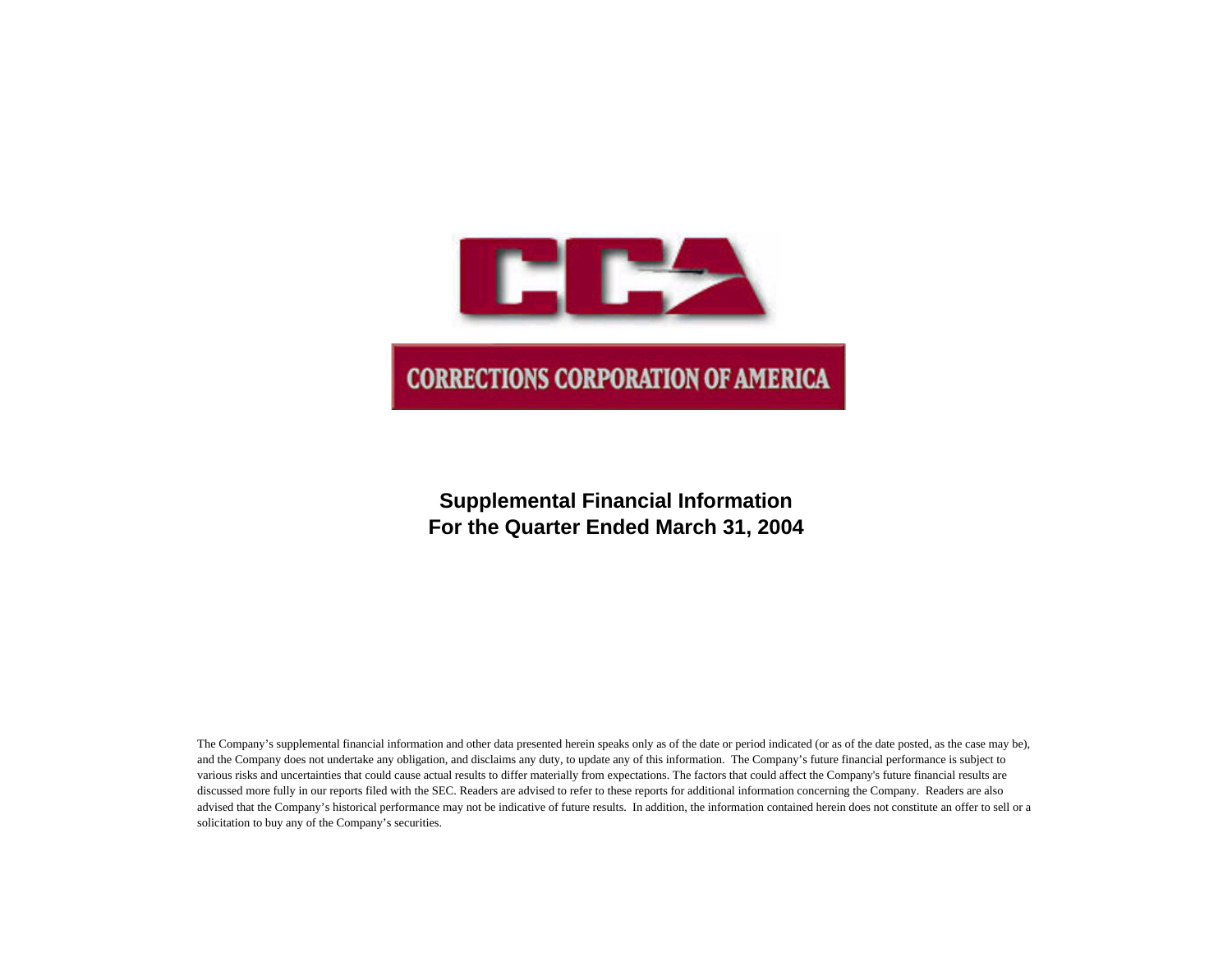# **CORRECTIONS CORPORATION OF AMERICA**

**Supplemental Financial Information For the Quarter Ended March 31, 2004**

# **TABLE OF CONTENTS**

| Consolidated Balance Sheets 1                                                           |  |
|-----------------------------------------------------------------------------------------|--|
| Consolidated Statements of Operations <b>CONSUMER 2</b>                                 |  |
| Reconciliation of Basic to Diluted Earnings Per Share <b>Constanting Strate</b> 3       |  |
| Illustration of 2003 Results, Adjusted for Special Items and Assuming a Tax Provision 4 |  |
|                                                                                         |  |
| Analysis of Outstanding Debt and Preferred Stock <b>CONSUMER 2018</b>                   |  |
| Selected Operating Ratios 9                                                             |  |
|                                                                                         |  |
| Diversification of Revenue 16                                                           |  |
| Research Coverage / Credit Ratings 222 17                                               |  |

John D. Ferguson, President and CEO Irving E. Lingo, Jr., Chief Financial Officer 10 Burton Hills Boulevard Nashville, TN 37215 Tel.: (615) 263-3000 Fax: (615) 263-3150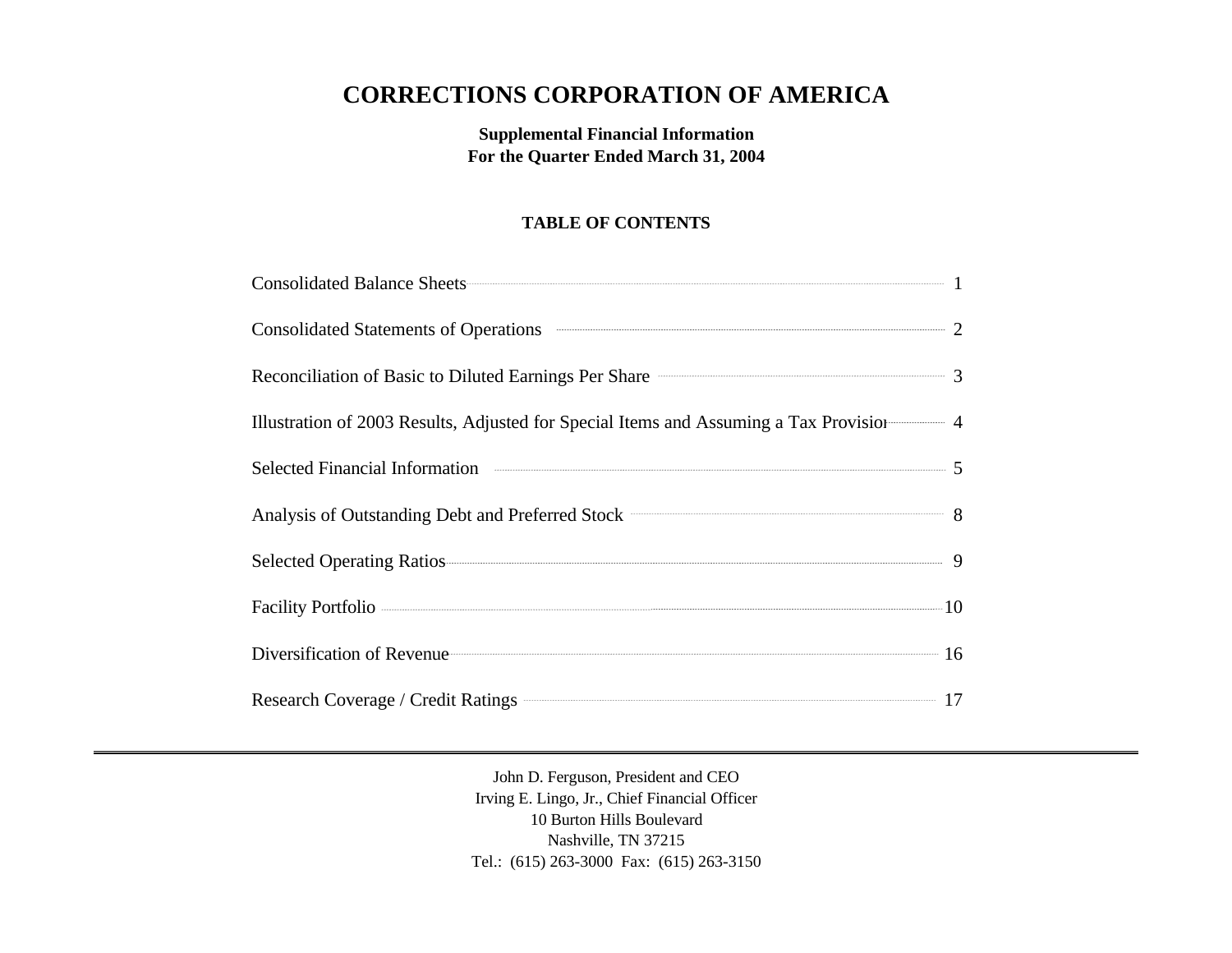## **CONSOLIDATED BALANCE SHEETS**

|                                                                  |      | March 31,      |             | December 31, |              | September 30, |               | <b>June 30,</b> | March 31,    |            |  |
|------------------------------------------------------------------|------|----------------|-------------|--------------|--------------|---------------|---------------|-----------------|--------------|------------|--|
| <b>ASSETS</b>                                                    |      | 2004           |             | 2003         |              | 2003          |               | 2003            |              | 2003       |  |
| Cash and cash equivalents                                        | \$   | 88,451         | $\sqrt{\ }$ | 84,231       | $\mathbb{S}$ | 68,943        | \$            | 70,464          | \$           | 69,955     |  |
| Restricted cash                                                  |      | 12,849         |             | 12,823       |              | 12,796        |               | 13,186          |              | 13,577     |  |
| Accounts receivable, net of allowance                            |      | 153,134        |             | 137,623      |              | 140,636       |               | 133,911         |              | 137,741    |  |
| Deferred tax assets                                              |      | 47,442         |             | 50,473       |              |               |               |                 |              |            |  |
| Income tax receivable                                            |      | $\overline{a}$ |             | $\sim$       |              | 59            |               | 60              |              | 33,426     |  |
| Prepaid expenses and other current assets                        |      | 6,502          |             | 8,028        |              | 6,949         |               | 9,206           |              | 6,329      |  |
| Total current assets                                             |      | 308,378        |             | 293,178      |              | 229,383       |               | 226,827         |              | 261,028    |  |
| Property and equipment, net                                      |      | 1,604,024      |             | 1,586,979    |              | 1,580,571     |               | 1,584,825       |              | 1,591,119  |  |
| Investment in direct financing lease                             |      | 17,591         |             | 17,751       |              | 17,907        |               | 18,057          |              | 18,204     |  |
| Goodwill                                                         |      | 15,563         |             | 15,563       |              | 20,294        |               | 20,294          |              | 20,294     |  |
| Deferred tax assets                                              |      | ÷,             |             | 6,739        |              | ÷,            |               |                 |              | $\sim$     |  |
| Other assets                                                     |      | 32,646         |             | 38,818       |              | 35,562        |               | 32,636          |              | 27,085     |  |
| Total assets                                                     | -\$  | 1,978,202      | -\$         | 1,959,028    | -S           | 1,883,717     | $\mathcal{S}$ | 1,882,639       | $\mathbb{S}$ | 1,917,730  |  |
| <b>LIABILITIES AND STOCKHOLDERS' EQUITY</b>                      |      |                |             |              |              |               |               |                 |              |            |  |
| Accounts payable and accrued expenses                            | $\$$ | 168,168        | $\$$        | 157,417      | \$           | 156,304       | \$            | 132,480         | \$           | 148,441    |  |
| Income tax payable                                               |      | 541            |             | 913          |              | 4,520         |               | 4,467           |              | 5,608      |  |
| Distributions payable                                            |      |                |             | 150          |              | 150           |               | 150             |              | 2,150      |  |
| Current portion of long-term debt                                |      | 1,837          |             | 1,146        |              | 2,914         |               | 5,377           |              | 24,107     |  |
| Total current liabilities                                        |      | 170,546        |             | 159,626      |              | 163,888       |               | 142,474         |              | 180,306    |  |
| Long-term debt, net of current portion                           |      | 1,001,482      |             | 1,002,282    |              | 1,004,128     |               | 1,043,780       |              | 956,515    |  |
| Deferred tax liabilities                                         |      | 353            |             |              |              |               |               |                 |              |            |  |
| Other liabilities                                                |      | 21,898         |             | 21,655       |              | 21,817        |               | 22,075          |              | 22,482     |  |
| <b>Total liabilities</b>                                         |      | 1,194,279      |             | 1,183,563    |              | 1,189,833     |               | 1,208,329       |              | 1,159,303  |  |
| Commitments and contingencies                                    |      |                |             |              |              |               |               |                 |              |            |  |
| Preferred stock - \$0.01 par value:                              |      |                |             |              |              |               |               |                 |              |            |  |
| Series A - stated at liquidation preference of \$25.00 per share |      |                |             | 7,500        |              | 7,500         |               | 7,500           |              | 107,500    |  |
| Series B - stated at liquidation preference of \$24.46 per share |      | 23,528         |             | 23,528       |              | 23,528        |               | 22,933          |              | 114,281    |  |
| Common stock - \$0.01 par value                                  |      | 351            |             | 350          |              | 350           |               | 350             |              | 281        |  |
| Additional paid-in capital                                       |      | 1,444,240      |             | 1,441,742    |              | 1,439,587     |               | 1,439,347       |              | 1,344,822  |  |
| Deferred compensation                                            |      | (2,720)        |             | (1, 479)     |              | (1,913)       |               | (2, 323)        |              | (2,779)    |  |
| Retained deficit                                                 |      | (681,220)      |             | (695,590)    |              | (774, 348)    |               | (792, 549)      |              | (804, 689) |  |
| Accumulated other comprehensive loss                             |      | (256)          |             | (586)        |              | (820)         |               | (948)           |              | (989)      |  |
| Total stockholders' equity                                       |      | 783,923        |             | 775,465      |              | 693,884       |               | 674,310         |              | 758,427    |  |
| Total liabilities and stockholders' equity                       | \$   | 1,978,202      | \$          | 1,959,028    | \$           | 1,883,717     | <sup>\$</sup> | 1,882,639       | \$           | 1,917,730  |  |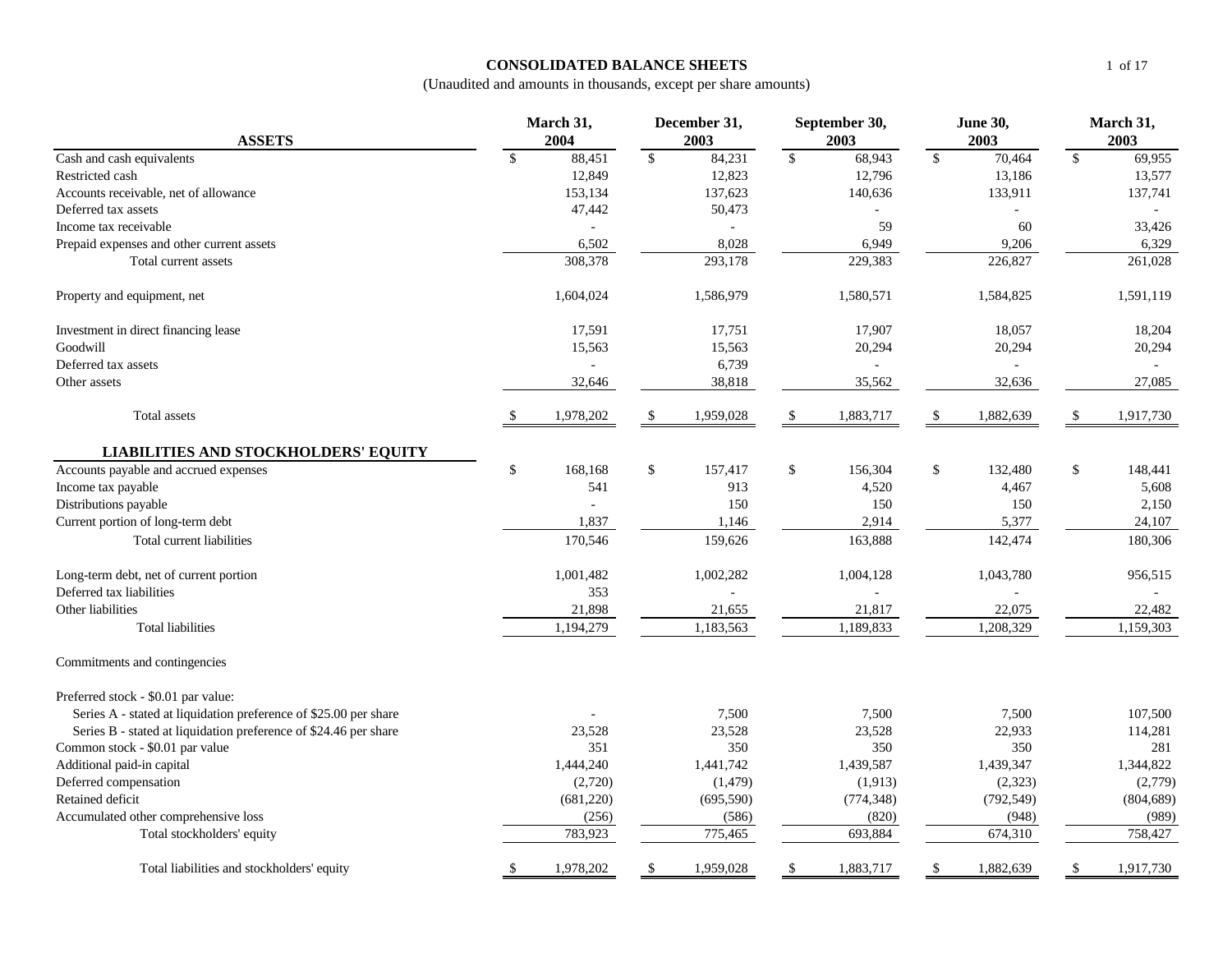### **CONSOLIDATED STATEMENTS OF OPERATIONS**

|                                                                             | For the Three Months Ended March 31,<br>2004 |                  |              |              |              |                     |  |  |  |  |
|-----------------------------------------------------------------------------|----------------------------------------------|------------------|--------------|--------------|--------------|---------------------|--|--|--|--|
| <b>REVENUE:</b>                                                             |                                              |                  |              |              |              |                     |  |  |  |  |
| Management:                                                                 |                                              |                  |              |              |              |                     |  |  |  |  |
| Federal                                                                     | \$                                           | 101,411          | $\mathbb{S}$ | 91,457       | \$           | 384,128             |  |  |  |  |
| State                                                                       |                                              | 135,618          |              | 121,062      |              | 493,037             |  |  |  |  |
| Local                                                                       |                                              | 24,787           |              | 22,906       |              | 97,311              |  |  |  |  |
| Other                                                                       |                                              | 10,920           |              | 9,497        |              | 39,513              |  |  |  |  |
| Total management revenue                                                    |                                              | 272,736<br>5,077 |              | 244,922      |              | 1,013,989<br>18,901 |  |  |  |  |
| Transportation<br>Rental                                                    |                                              | 948              |              | 4,438<br>923 |              | 3,742               |  |  |  |  |
| Other                                                                       |                                              | 17               |              | 21           |              | 105                 |  |  |  |  |
|                                                                             |                                              | 278,778          |              | 250,304      |              | 1,036,737           |  |  |  |  |
| <b>EXPENSES:</b>                                                            |                                              |                  |              |              |              |                     |  |  |  |  |
| Operating:                                                                  |                                              |                  |              |              |              |                     |  |  |  |  |
| Facility fixed                                                              |                                              | 154,552          |              | 134,603      |              | 557,529             |  |  |  |  |
| Facility variable                                                           |                                              | 51,149           |              | 46,276       |              | 195,890             |  |  |  |  |
| Transportation                                                              |                                              | 6,602            |              | 4,346        |              | 20,944              |  |  |  |  |
| Other                                                                       |                                              | 181              |              | 282          |              | 948                 |  |  |  |  |
| Total operating expenses                                                    |                                              | 212,484          |              | 185,507      |              | 775,311             |  |  |  |  |
| General and administrative                                                  |                                              | 10,969           |              | 9,537        |              | 40,467              |  |  |  |  |
| Depreciation and amortization                                               |                                              | 12,870           |              | 12,913       |              | 52,937              |  |  |  |  |
|                                                                             |                                              | 236,323          |              | 207,957      |              | 868,715             |  |  |  |  |
| <b>OPERATING INCOME</b>                                                     |                                              | 42,455           |              | 42,347       |              | 168,022             |  |  |  |  |
| <b>OTHER (INCOME) EXPENSE:</b>                                              |                                              |                  |              |              |              |                     |  |  |  |  |
| Equity in (earnings) loss of joint venture                                  |                                              | 150              |              | 90           |              | (119)               |  |  |  |  |
| Interest expense, net                                                       |                                              | 17,641           |              | 17,722       |              | 74,446              |  |  |  |  |
| Expenses associated with debt refinancing and recapitalization transactions |                                              | 25               |              |              |              | 6,687               |  |  |  |  |
| Change in fair value of derivative instruments                              |                                              |                  |              |              |              | (2,900)             |  |  |  |  |
| (Gain) loss on disposal of assets                                           |                                              | 42               |              | (16)         |              | 261                 |  |  |  |  |
| Unrealized foreign currency transaction (gain) loss                         |                                              | (146)            |              | 127          |              | (556)               |  |  |  |  |
|                                                                             |                                              | 17,712           |              | 17,923       |              | 77,819              |  |  |  |  |
| <b>INCOME FROM CONTINUING OPERATIONS BEFORE INCOME TAXES</b>                |                                              | 24,743           |              | 24,424       |              | 90,203              |  |  |  |  |
| Income tax benefit (expense)                                                |                                              | (9, 897)         |              | 170          |              | 52,352              |  |  |  |  |
| <b>INCOME FROM CONTINUING OPERATIONS</b>                                    |                                              | 14,846           |              | 24,594       |              | 142,555             |  |  |  |  |
| Income (loss) from discontinued operations, net of taxes                    |                                              | 338              |              | (1,692)      |              | (772)               |  |  |  |  |
| <b>NET INCOME</b>                                                           |                                              | 15,184           |              | 22,902       |              | 141,783             |  |  |  |  |
| Distributions to preferred stockholders                                     |                                              | (814)            |              | (5,480)      |              | (15,262)            |  |  |  |  |
| NET INCOME AVAILABLE TO COMMON STOCKHOLDERS                                 | \$                                           | 14,370           | \$           | 17,422       | $\$\,$       | 126,521             |  |  |  |  |
| <b>BASIC EARNINGS PER SHARE</b>                                             | $\mathbb{S}$                                 | 0.41             | $\$\,$       | 0.63         | $\mathbb{S}$ | 3.92                |  |  |  |  |
| <b>DILUTED EARNINGS PER SHARE</b>                                           | \$                                           | 0.37             | $\mathbb{S}$ | 0.56         | \$           | 3.44                |  |  |  |  |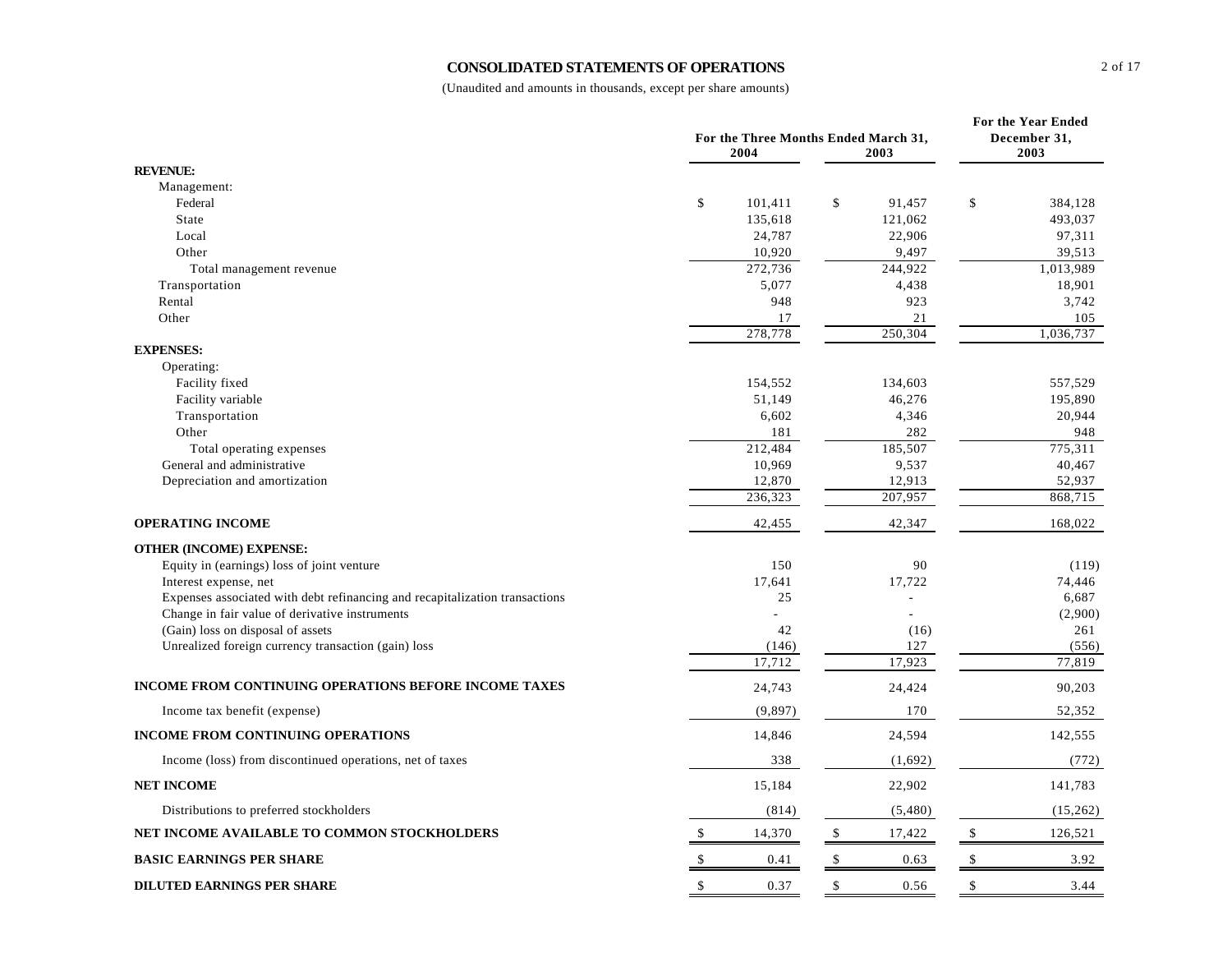## **RECONCILIATION OF BASIC TO DILUTED EARNINGS PER SHARE**

| Basic:<br>\$<br>\$<br>$\mathcal{S}$<br>14,032<br>19,114<br>127,293<br>Income from continuing operations<br>Income (loss) from discontinued operations, net of taxes<br>338<br>(1,692)<br>(772)<br>Net income available to common stockholders<br>14,370<br>\$<br>17,422<br>126,521<br>$\mathbb{S}$<br>Diluted:<br>14,032<br>\$<br>Income from continuing operations<br>\$<br>19,114<br>\$<br>127,293<br>Interest expense applicable to convertible notes, net of taxes<br>179<br>2,630<br>4,496<br>14,211<br>21,744<br>Diluted income from continuing operations<br>131,789<br>Income (loss) from discontinued operations, net of taxes<br>338<br>(1,692)<br>(772)<br>Diluted net income available to common stockholders<br>14,549<br>131,017<br>20,052<br>\$<br>Basic:<br>35,082<br>Weighted average common shares outstanding<br>28,046<br>32,603<br>Unvested restricted common stock<br>(117)<br>(332)<br>(358)<br>27,714<br>32,245<br>Weighted average common shares outstanding-basic<br>34,965<br>Diluted:<br>Weighted average common shares outstanding-basic<br>34,965<br>27,714<br>32,245<br>Effect of dilutive securities:<br>Stock options and warrants<br>1,189<br>667<br>917<br>310<br>Stockholder litigation<br>115<br>Convertible notes<br>3,362<br>6,733<br>4,523<br>222<br>Restricted stock-based compensation<br>249<br>42<br>35,646<br>Weighted average shares and assumed conversions-diluted<br>39,558<br>38,049<br>Basic earnings (loss) per share:<br>Income from continuing operations<br>\$<br>0.40<br>\$<br>0.69<br>\$<br>3.95<br>Income (loss) from discontinued operations, net of taxes<br>(0.03)<br>0.01<br>(0.06)<br>Net income available to common stockholders<br>3.92<br>0.41<br>\$.<br>0.63<br>Diluted earnings (loss) per share:<br>Income from continuing operations<br>0.36<br>\$<br>0.61<br>\$<br>\$<br>3.46<br>Income (loss) from discontinued operations, net of taxes<br>0.01<br>(0.05)<br>(0.02)<br>3.44<br>Diluted net income available to common stockholders<br>0.37<br>\$<br>0.56<br><sup>\$</sup><br>\$ | For the Three Months Ended March 31, | <b>For the Year Ended</b><br>December 31,<br>2003 |  |  |  |
|----------------------------------------------------------------------------------------------------------------------------------------------------------------------------------------------------------------------------------------------------------------------------------------------------------------------------------------------------------------------------------------------------------------------------------------------------------------------------------------------------------------------------------------------------------------------------------------------------------------------------------------------------------------------------------------------------------------------------------------------------------------------------------------------------------------------------------------------------------------------------------------------------------------------------------------------------------------------------------------------------------------------------------------------------------------------------------------------------------------------------------------------------------------------------------------------------------------------------------------------------------------------------------------------------------------------------------------------------------------------------------------------------------------------------------------------------------------------------------------------------------------------------------------------------------------------------------------------------------------------------------------------------------------------------------------------------------------------------------------------------------------------------------------------------------------------------------------------------------------------------------------------------------------------------------------------------------------------------------------------------------------------------------------------------------|--------------------------------------|---------------------------------------------------|--|--|--|
|                                                                                                                                                                                                                                                                                                                                                                                                                                                                                                                                                                                                                                                                                                                                                                                                                                                                                                                                                                                                                                                                                                                                                                                                                                                                                                                                                                                                                                                                                                                                                                                                                                                                                                                                                                                                                                                                                                                                                                                                                                                          |                                      |                                                   |  |  |  |
|                                                                                                                                                                                                                                                                                                                                                                                                                                                                                                                                                                                                                                                                                                                                                                                                                                                                                                                                                                                                                                                                                                                                                                                                                                                                                                                                                                                                                                                                                                                                                                                                                                                                                                                                                                                                                                                                                                                                                                                                                                                          |                                      |                                                   |  |  |  |
|                                                                                                                                                                                                                                                                                                                                                                                                                                                                                                                                                                                                                                                                                                                                                                                                                                                                                                                                                                                                                                                                                                                                                                                                                                                                                                                                                                                                                                                                                                                                                                                                                                                                                                                                                                                                                                                                                                                                                                                                                                                          |                                      |                                                   |  |  |  |
|                                                                                                                                                                                                                                                                                                                                                                                                                                                                                                                                                                                                                                                                                                                                                                                                                                                                                                                                                                                                                                                                                                                                                                                                                                                                                                                                                                                                                                                                                                                                                                                                                                                                                                                                                                                                                                                                                                                                                                                                                                                          |                                      |                                                   |  |  |  |
|                                                                                                                                                                                                                                                                                                                                                                                                                                                                                                                                                                                                                                                                                                                                                                                                                                                                                                                                                                                                                                                                                                                                                                                                                                                                                                                                                                                                                                                                                                                                                                                                                                                                                                                                                                                                                                                                                                                                                                                                                                                          |                                      |                                                   |  |  |  |
|                                                                                                                                                                                                                                                                                                                                                                                                                                                                                                                                                                                                                                                                                                                                                                                                                                                                                                                                                                                                                                                                                                                                                                                                                                                                                                                                                                                                                                                                                                                                                                                                                                                                                                                                                                                                                                                                                                                                                                                                                                                          |                                      |                                                   |  |  |  |
|                                                                                                                                                                                                                                                                                                                                                                                                                                                                                                                                                                                                                                                                                                                                                                                                                                                                                                                                                                                                                                                                                                                                                                                                                                                                                                                                                                                                                                                                                                                                                                                                                                                                                                                                                                                                                                                                                                                                                                                                                                                          |                                      |                                                   |  |  |  |
|                                                                                                                                                                                                                                                                                                                                                                                                                                                                                                                                                                                                                                                                                                                                                                                                                                                                                                                                                                                                                                                                                                                                                                                                                                                                                                                                                                                                                                                                                                                                                                                                                                                                                                                                                                                                                                                                                                                                                                                                                                                          |                                      |                                                   |  |  |  |
|                                                                                                                                                                                                                                                                                                                                                                                                                                                                                                                                                                                                                                                                                                                                                                                                                                                                                                                                                                                                                                                                                                                                                                                                                                                                                                                                                                                                                                                                                                                                                                                                                                                                                                                                                                                                                                                                                                                                                                                                                                                          |                                      |                                                   |  |  |  |
|                                                                                                                                                                                                                                                                                                                                                                                                                                                                                                                                                                                                                                                                                                                                                                                                                                                                                                                                                                                                                                                                                                                                                                                                                                                                                                                                                                                                                                                                                                                                                                                                                                                                                                                                                                                                                                                                                                                                                                                                                                                          |                                      |                                                   |  |  |  |
|                                                                                                                                                                                                                                                                                                                                                                                                                                                                                                                                                                                                                                                                                                                                                                                                                                                                                                                                                                                                                                                                                                                                                                                                                                                                                                                                                                                                                                                                                                                                                                                                                                                                                                                                                                                                                                                                                                                                                                                                                                                          |                                      |                                                   |  |  |  |
|                                                                                                                                                                                                                                                                                                                                                                                                                                                                                                                                                                                                                                                                                                                                                                                                                                                                                                                                                                                                                                                                                                                                                                                                                                                                                                                                                                                                                                                                                                                                                                                                                                                                                                                                                                                                                                                                                                                                                                                                                                                          |                                      |                                                   |  |  |  |
|                                                                                                                                                                                                                                                                                                                                                                                                                                                                                                                                                                                                                                                                                                                                                                                                                                                                                                                                                                                                                                                                                                                                                                                                                                                                                                                                                                                                                                                                                                                                                                                                                                                                                                                                                                                                                                                                                                                                                                                                                                                          |                                      |                                                   |  |  |  |
|                                                                                                                                                                                                                                                                                                                                                                                                                                                                                                                                                                                                                                                                                                                                                                                                                                                                                                                                                                                                                                                                                                                                                                                                                                                                                                                                                                                                                                                                                                                                                                                                                                                                                                                                                                                                                                                                                                                                                                                                                                                          |                                      |                                                   |  |  |  |
|                                                                                                                                                                                                                                                                                                                                                                                                                                                                                                                                                                                                                                                                                                                                                                                                                                                                                                                                                                                                                                                                                                                                                                                                                                                                                                                                                                                                                                                                                                                                                                                                                                                                                                                                                                                                                                                                                                                                                                                                                                                          |                                      |                                                   |  |  |  |
|                                                                                                                                                                                                                                                                                                                                                                                                                                                                                                                                                                                                                                                                                                                                                                                                                                                                                                                                                                                                                                                                                                                                                                                                                                                                                                                                                                                                                                                                                                                                                                                                                                                                                                                                                                                                                                                                                                                                                                                                                                                          |                                      |                                                   |  |  |  |
|                                                                                                                                                                                                                                                                                                                                                                                                                                                                                                                                                                                                                                                                                                                                                                                                                                                                                                                                                                                                                                                                                                                                                                                                                                                                                                                                                                                                                                                                                                                                                                                                                                                                                                                                                                                                                                                                                                                                                                                                                                                          |                                      |                                                   |  |  |  |
|                                                                                                                                                                                                                                                                                                                                                                                                                                                                                                                                                                                                                                                                                                                                                                                                                                                                                                                                                                                                                                                                                                                                                                                                                                                                                                                                                                                                                                                                                                                                                                                                                                                                                                                                                                                                                                                                                                                                                                                                                                                          |                                      |                                                   |  |  |  |
|                                                                                                                                                                                                                                                                                                                                                                                                                                                                                                                                                                                                                                                                                                                                                                                                                                                                                                                                                                                                                                                                                                                                                                                                                                                                                                                                                                                                                                                                                                                                                                                                                                                                                                                                                                                                                                                                                                                                                                                                                                                          |                                      |                                                   |  |  |  |
|                                                                                                                                                                                                                                                                                                                                                                                                                                                                                                                                                                                                                                                                                                                                                                                                                                                                                                                                                                                                                                                                                                                                                                                                                                                                                                                                                                                                                                                                                                                                                                                                                                                                                                                                                                                                                                                                                                                                                                                                                                                          |                                      |                                                   |  |  |  |
|                                                                                                                                                                                                                                                                                                                                                                                                                                                                                                                                                                                                                                                                                                                                                                                                                                                                                                                                                                                                                                                                                                                                                                                                                                                                                                                                                                                                                                                                                                                                                                                                                                                                                                                                                                                                                                                                                                                                                                                                                                                          |                                      |                                                   |  |  |  |
|                                                                                                                                                                                                                                                                                                                                                                                                                                                                                                                                                                                                                                                                                                                                                                                                                                                                                                                                                                                                                                                                                                                                                                                                                                                                                                                                                                                                                                                                                                                                                                                                                                                                                                                                                                                                                                                                                                                                                                                                                                                          |                                      |                                                   |  |  |  |
|                                                                                                                                                                                                                                                                                                                                                                                                                                                                                                                                                                                                                                                                                                                                                                                                                                                                                                                                                                                                                                                                                                                                                                                                                                                                                                                                                                                                                                                                                                                                                                                                                                                                                                                                                                                                                                                                                                                                                                                                                                                          |                                      |                                                   |  |  |  |
|                                                                                                                                                                                                                                                                                                                                                                                                                                                                                                                                                                                                                                                                                                                                                                                                                                                                                                                                                                                                                                                                                                                                                                                                                                                                                                                                                                                                                                                                                                                                                                                                                                                                                                                                                                                                                                                                                                                                                                                                                                                          |                                      |                                                   |  |  |  |
|                                                                                                                                                                                                                                                                                                                                                                                                                                                                                                                                                                                                                                                                                                                                                                                                                                                                                                                                                                                                                                                                                                                                                                                                                                                                                                                                                                                                                                                                                                                                                                                                                                                                                                                                                                                                                                                                                                                                                                                                                                                          |                                      |                                                   |  |  |  |
|                                                                                                                                                                                                                                                                                                                                                                                                                                                                                                                                                                                                                                                                                                                                                                                                                                                                                                                                                                                                                                                                                                                                                                                                                                                                                                                                                                                                                                                                                                                                                                                                                                                                                                                                                                                                                                                                                                                                                                                                                                                          |                                      |                                                   |  |  |  |
|                                                                                                                                                                                                                                                                                                                                                                                                                                                                                                                                                                                                                                                                                                                                                                                                                                                                                                                                                                                                                                                                                                                                                                                                                                                                                                                                                                                                                                                                                                                                                                                                                                                                                                                                                                                                                                                                                                                                                                                                                                                          |                                      |                                                   |  |  |  |
|                                                                                                                                                                                                                                                                                                                                                                                                                                                                                                                                                                                                                                                                                                                                                                                                                                                                                                                                                                                                                                                                                                                                                                                                                                                                                                                                                                                                                                                                                                                                                                                                                                                                                                                                                                                                                                                                                                                                                                                                                                                          |                                      |                                                   |  |  |  |
|                                                                                                                                                                                                                                                                                                                                                                                                                                                                                                                                                                                                                                                                                                                                                                                                                                                                                                                                                                                                                                                                                                                                                                                                                                                                                                                                                                                                                                                                                                                                                                                                                                                                                                                                                                                                                                                                                                                                                                                                                                                          |                                      |                                                   |  |  |  |
|                                                                                                                                                                                                                                                                                                                                                                                                                                                                                                                                                                                                                                                                                                                                                                                                                                                                                                                                                                                                                                                                                                                                                                                                                                                                                                                                                                                                                                                                                                                                                                                                                                                                                                                                                                                                                                                                                                                                                                                                                                                          |                                      |                                                   |  |  |  |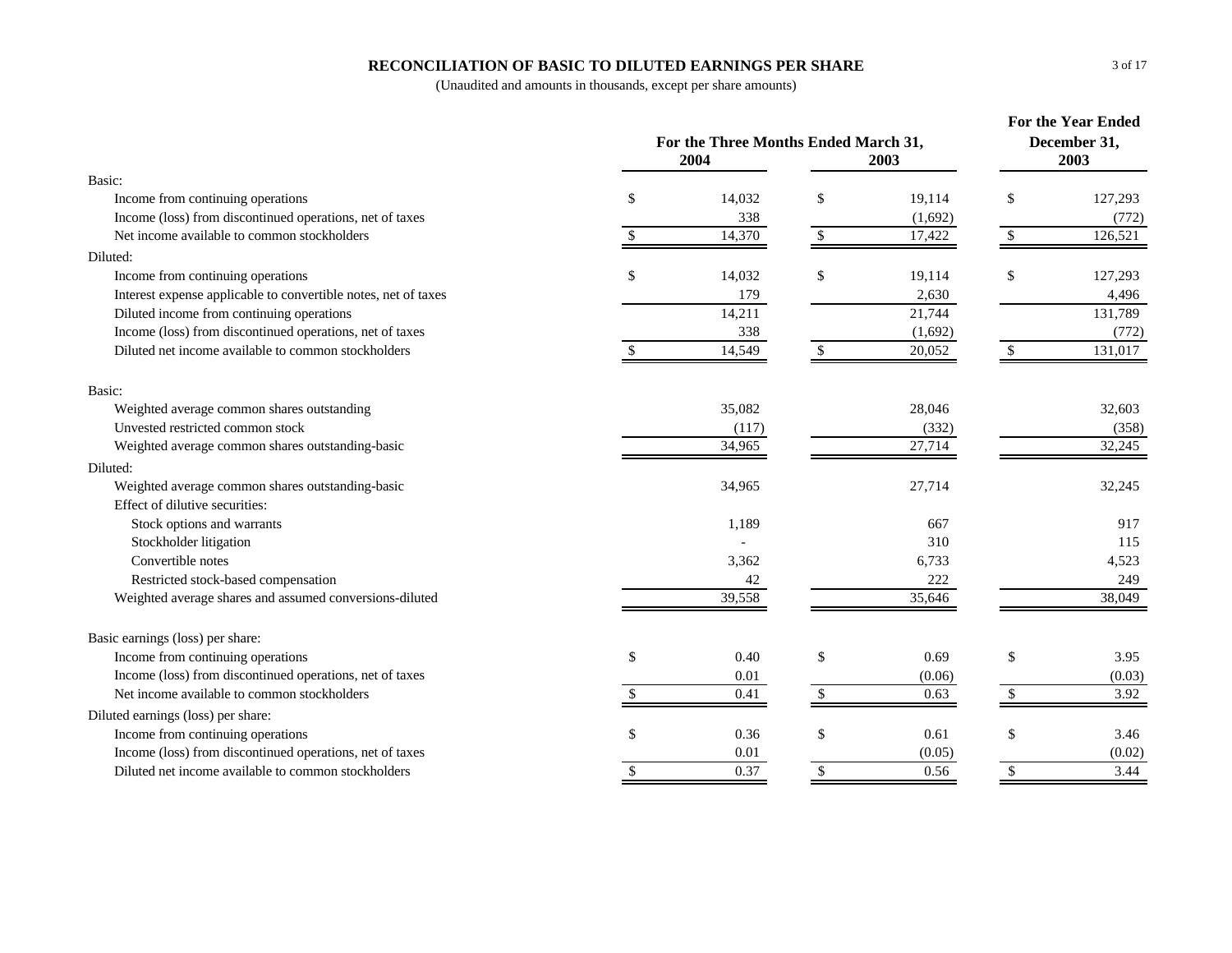## **ILLUSTRATION OF 2003 RESULTS, ADJUSTED FOR SPECIAL ITEMS AND ASSUMING A TAX PROVISION**

(Unaudited and amounts in thousands, except per share amounts)

|                                                                                    |               | <b>March 31, 2003</b> |              | For the Three Months Ended<br>June 30, 2003 |                    | September 30, 2003 |              | <b>December 31, 2003</b> |                    | For the Year Ended<br><b>December 31, 2003</b> |
|------------------------------------------------------------------------------------|---------------|-----------------------|--------------|---------------------------------------------|--------------------|--------------------|--------------|--------------------------|--------------------|------------------------------------------------|
| Pre-tax net income, as reported                                                    | -\$           | 22,732                | \$           | 20,230                                      | $\mathcal{S}$      | 19,314             | \$           | 26,235                   | $\mathcal{S}$      | 88,511                                         |
| Special items:                                                                     |               |                       |              |                                             |                    |                    |              |                          |                    |                                                |
| Expenses associated with debt refinancing and recapitalization transactions        |               |                       |              | 4,135                                       |                    | 2,552              |              |                          |                    | 6,687                                          |
| Change in fair value of derivative instruments                                     |               |                       |              | (2,900)                                     |                    |                    |              |                          |                    | (2,900)                                        |
|                                                                                    |               | 22.732                |              | 21,465                                      |                    | 21,866             |              | 26,235                   |                    | 92,298                                         |
| Income tax adjustment                                                              |               | (9,093)               |              | (8,586)                                     |                    | (8,746)            |              | (10, 494)                |                    | (36,919)                                       |
| Net income, as adjusted for special items                                          |               | 13,639                |              | 12,879                                      |                    | 13,120             |              | 15,741                   |                    | 55,379                                         |
| Preferred stock distributions, as reported                                         |               | (5,480)               |              | (8,090)                                     |                    | (836)              |              | (856)                    |                    | (15,262)                                       |
| Special item: Excess distributions to series B preferred stockholders              |               |                       |              | 4,472                                       |                    |                    |              |                          |                    | 4,472                                          |
| Net income available to common stockholders, as adjusted for special items         |               | 8,159                 | \$           | 9,261                                       | \$                 | 12,284             | \$           | 14,885                   | \$                 | 44,589                                         |
| Basic:                                                                             |               |                       |              |                                             |                    |                    |              |                          |                    |                                                |
| Income from continuing operations, as adjusted for special items                   | $\mathbf{\$}$ | 9,174                 | \$           | 9,261                                       | \$                 | 12,284             | \$           | 14,885                   | \$                 | 45,604                                         |
| Income (loss) from discontinued operations, net of taxes                           |               | (1,015)               |              |                                             |                    |                    |              |                          |                    | (1,015)                                        |
| Net income available to common stockholders, as adjusted for special items         |               | 8,159                 | \$           | 9,261                                       | \$                 | 12,284             | $\mathbb{S}$ | 14,885                   | \$                 | 44,589                                         |
| Diluted:                                                                           |               |                       |              |                                             |                    |                    |              |                          |                    |                                                |
| Income from continuing operations, as adjusted for special items                   | \$            | 9,174                 | \$           | 9,261                                       | $\mathcal{S}$      | 12,284             | \$           | 14,885                   | \$                 | 45,604                                         |
| Interest expense applicable to convertible notes, net of taxes *                   |               | 355                   |              | 235                                         |                    | 181                |              | 181                      |                    | 952                                            |
| Diluted income from continuing operations, as adjusted for special items           |               | 9,529                 |              | 9,496                                       |                    | 12,465             |              | 15,066                   |                    | 46,556                                         |
| Income (loss) from discontinued operations, net of taxes                           |               | (1,015)               |              |                                             |                    |                    |              |                          |                    | (1,015)                                        |
| Diluted net income available to common stockholders, as adjusted for special items |               | 8,514                 | \$           | 9,496                                       |                    | 12,465             |              | 15,066                   | -S                 | 45,541                                         |
|                                                                                    |               |                       |              |                                             |                    |                    |              |                          |                    |                                                |
| Basic:                                                                             |               |                       |              |                                             |                    |                    |              |                          |                    |                                                |
| Weighted average common shares outstanding                                         |               | 27,714                |              | 31,840                                      |                    | 34,649             |              | 34,672                   |                    | 32,245                                         |
| Effect of dilutive securities:                                                     |               |                       |              |                                             |                    |                    |              |                          |                    |                                                |
| Stock options and warrants                                                         |               | 667                   |              | 934                                         |                    | 937                |              | 1,046                    |                    | 917                                            |
| Stockholder litigation                                                             |               | 310                   |              | 153                                         |                    |                    |              |                          |                    | 115                                            |
| Convertible notes **                                                               |               | 3,370                 |              | 3,362                                       |                    | 3,362              |              | 3,362                    |                    | 3,362                                          |
| Restricted stock-based compensation                                                |               | 222                   |              | 252                                         |                    | 263                |              | 273                      |                    | 249                                            |
| Diluted:<br>Weighted average common shares outstanding                             |               | 32,283                |              | 36,541                                      |                    | 39,211             |              | 39,353                   |                    | 36,888                                         |
|                                                                                    |               |                       |              |                                             |                    |                    |              |                          |                    |                                                |
| Basic earnings (loss) per share:                                                   |               |                       |              |                                             |                    |                    |              |                          |                    |                                                |
| Income from continuing operations, as adjusted for special items                   | $\mathcal{S}$ | 0.33                  | \$           | 0.29                                        | \$                 | 0.35               | \$           | 0.43                     | \$                 | 1.41                                           |
| Income (loss) from discontinued operations, net of taxes                           |               | (0.04)                |              |                                             |                    |                    |              |                          |                    | (0.03)                                         |
| Net income available to common stockholders, as adjusted for special items         |               | 0.29                  | $\mathbb{S}$ | 0.29                                        | \$                 | 0.35               | $\mathbb{S}$ | 0.43                     | $\mathcal{S}$      | 1.38                                           |
| Diluted earnings (loss) per share:                                                 |               |                       |              |                                             |                    |                    |              |                          |                    |                                                |
| Income from continuing operations, as adjusted for special items                   | \$            | 0.29                  | \$           | 0.26                                        | \$                 | 0.32               | \$           | 0.38                     | \$                 | 1.26                                           |
| Income (loss) from discontinued operations, net of taxes                           |               | (0.03)                |              |                                             |                    |                    |              |                          |                    | (0.03)                                         |
| Net income available to common stockholders, as adjusted for special items         | <sup>\$</sup> | 0.26                  | $\mathbb{S}$ | 0.26                                        | $\mathbf{\hat{S}}$ | 0.32               | $\mathbb{S}$ | 0.38                     | $\mathbf{\hat{S}}$ | 1.23                                           |

\* For the first and second quarters of 2003, and for the year ended December 31, 2003, \$1,223, \$522, and \$1,745, respectively, have been excluded as the effect is anti-dilutive.

\*\* For the first and second quarters of 2003, and for the year ended December 31, 2003, 3,363, 1,330 and 1,161 shares, respectively, have been excluded as the effect is anti-dilutive.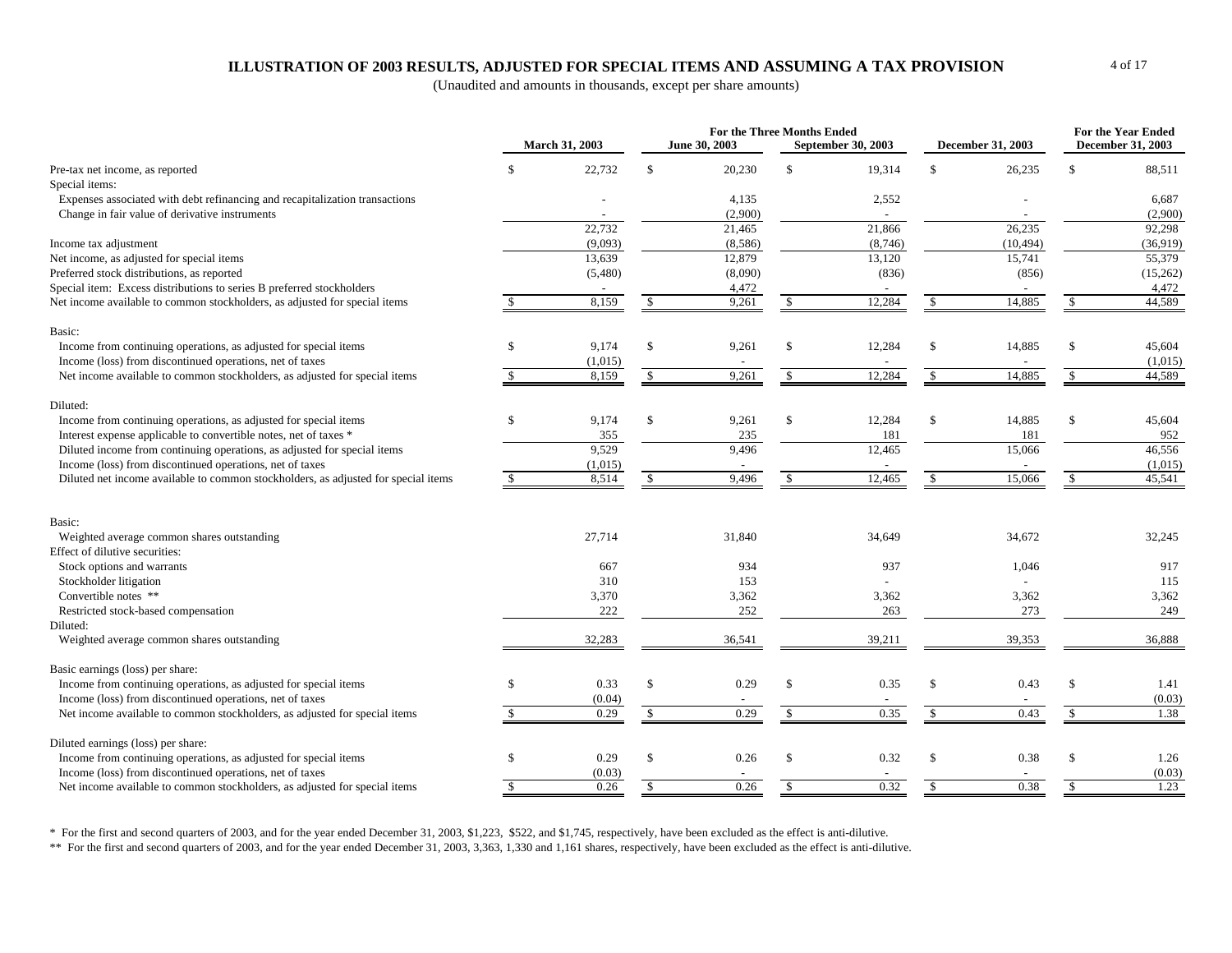### **SELECTED FINANCIAL INFORMATION**

|                                                                       | March 31, 2004          |           | December 31, 2003       |            | September 30, 2003      |            | June 30, 2003           |            | March 31, 2003          |            |
|-----------------------------------------------------------------------|-------------------------|-----------|-------------------------|------------|-------------------------|------------|-------------------------|------------|-------------------------|------------|
| <b>BALANCE SHEET:</b>                                                 |                         |           |                         |            |                         |            |                         |            |                         |            |
| Property and equipment                                                | \$                      | 1,858,817 | \$                      | 1,828,482  | \$                      | 1,807,896  | \$                      | 1,798,146  | \$                      | 1,790,422  |
| Accumulated depreciation and amortization                             |                         | (254,793) |                         | (241, 503) |                         | (227, 325) |                         | (213, 321) |                         | (199, 303) |
| Property and equipment, net                                           | \$                      | 1,604,024 | $\mathbb{S}$            | 1,586,979  | $\mathbb{S}$            | 1,580,571  | \$                      | 1,584,825  | $\mathbb{S}$            | 1,591,119  |
| Total assets                                                          | \$                      | 1,978,202 | $\mathbb{S}$            | 1,959,028  | \$                      | 1,883,717  | \$                      | 1,882,639  | \$                      | 1,917,730  |
| Maintenance and technology capital expenditures for the quarter ended | \$                      | 11,821    | \$                      | 13,167     | \$                      | 9,435      | \$                      | 7,438      | \$                      | 5,482      |
| Total debt                                                            | \$                      | 1,003,319 | \$                      | 1,003,428  | \$                      | 1,007,042  | \$                      | 1,049,157  | \$                      | 980,622    |
| Equity book value                                                     | $\mathbb{S}$            | 783,923   | \$                      | 775,465    | $\mathbb{S}$            | 693,884    | \$                      | 674,310    | $\mathbb{S}$            | 758,427    |
| LIQUIDITY:                                                            |                         |           |                         |            |                         |            |                         |            |                         |            |
| Cash and cash equivalents                                             | \$                      | 88,451    | \$                      | 84,231     | \$                      | 68,943     | \$                      | 70,464     | \$                      | 69,955     |
| Availability under revolving credit facility                          | \$                      | 97,671    | \$                      | 97,741     | \$                      | 98,141     | \$                      | 45,891     | \$                      | 51,891     |
| <b>CAPITALIZATION:</b>                                                |                         |           |                         |            |                         |            |                         |            |                         |            |
| Common shares outstanding                                             |                         | 35,139    |                         | 35,020     |                         | 35,029     |                         | 35,016     |                         | 28,103     |
| Common share price at end of period                                   | \$                      | 35.60     | \$                      | 28.83      | \$                      | 24.67      | \$                      | 25.33      | \$                      | 17.46      |
| Market value of common equity at end of period                        | $\mathbb{S}$            | 1,250,948 | $\mathbb{S}$            | 1,009,627  | $\mathbb{S}$            | 864,165    | $\mathbb{S}$            | 886,955    | $\mathbb{S}$            | 490,678    |
| Preferred shares outstanding - Series A                               |                         |           |                         | 300        |                         | 300        |                         | 300        |                         | 4,300      |
| Preferred share price at end of period - Series A                     | \$                      |           | \$                      | 25.10      | \$                      | 25.30      | \$                      | 25.20      | \$                      | 22.40      |
| Market value of preferred equity at end of period - Series A          | $\sqrt{3}$              | $\sim$    | $\overline{\mathbf{s}}$ | 7,530      | $\sqrt{3}$              | 7,590      | $\sqrt{3}$              | 7,560      | $\sqrt{2}$              | 96,320     |
| Preferred shares outstanding - Series B                               |                         | 962       |                         | 962        |                         | 962        |                         | 938        |                         | 4,672      |
| Preferred share price at end of period - Series B                     | \$                      | 25.02     | \$                      | 25.25      | \$                      | 25.40      | \$                      | 25.49      | \$                      | 24.85      |
| Market value of preferred equity at end of period - Series B          | $\mathbb{S}$            | 24,069    | $\sqrt{2}$              | 24,291     | $\mathbb{S}$            | 24,435     | $\$$                    | 23,910     | $\mathbb{S}$            | 116,099    |
| Total equity market capitalization                                    | $\mathsf{\$}$           | 1,275,018 | $\mathbb{S}$            | 1,041,447  | \$                      | 896,190    | $\mathsf{\$}$           | 918,425    | $\mathbb{S}$            | 703,098    |
| Total market capitalization (market value of equity plus debt)        | \$                      | 2,278,337 | \$                      | 2,044,875  | \$                      | 1,903,232  | \$                      | 1,967,582  | \$                      | 1,683,720  |
| <b>EBITDA</b>                                                         | \$                      | 55,254    | \$                      | 58,053     | \$                      | 51,549     | \$                      | 52,925     | \$                      | 55,059     |
| <b>ADJUSTED EBITDA</b>                                                | \$                      | 55,279    | \$                      | 58,053     | \$                      | 54,101     | \$                      | 54,160     | \$                      | 55,059     |
| <b>ADJUSTED FREE CASH FLOW</b>                                        | \$                      | 27,058    | \$                      | 27,387     | \$                      | 27,299     | $\mathbb{S}$            | 26,169     | \$                      | 30,468     |
| <b>ADJUSTED FREE CASH FLOW PER SHARE:</b>                             |                         |           |                         |            |                         |            |                         |            |                         |            |
| Basic adjusted free cash flow per share                               |                         | 0.77      | \$.                     | 0.79       | -\$                     | 0.79       |                         | 0.82       |                         | 1.10       |
| Diluted adjusted free cash flow per share                             | $\overline{\mathbf{s}}$ | 0.69      | $\overline{\mathbf{s}}$ | 0.70       | $\overline{\mathbf{s}}$ | 0.70       | $\overline{\mathbf{s}}$ | 0.72       | $\overline{\mathbf{s}}$ | 0.93       |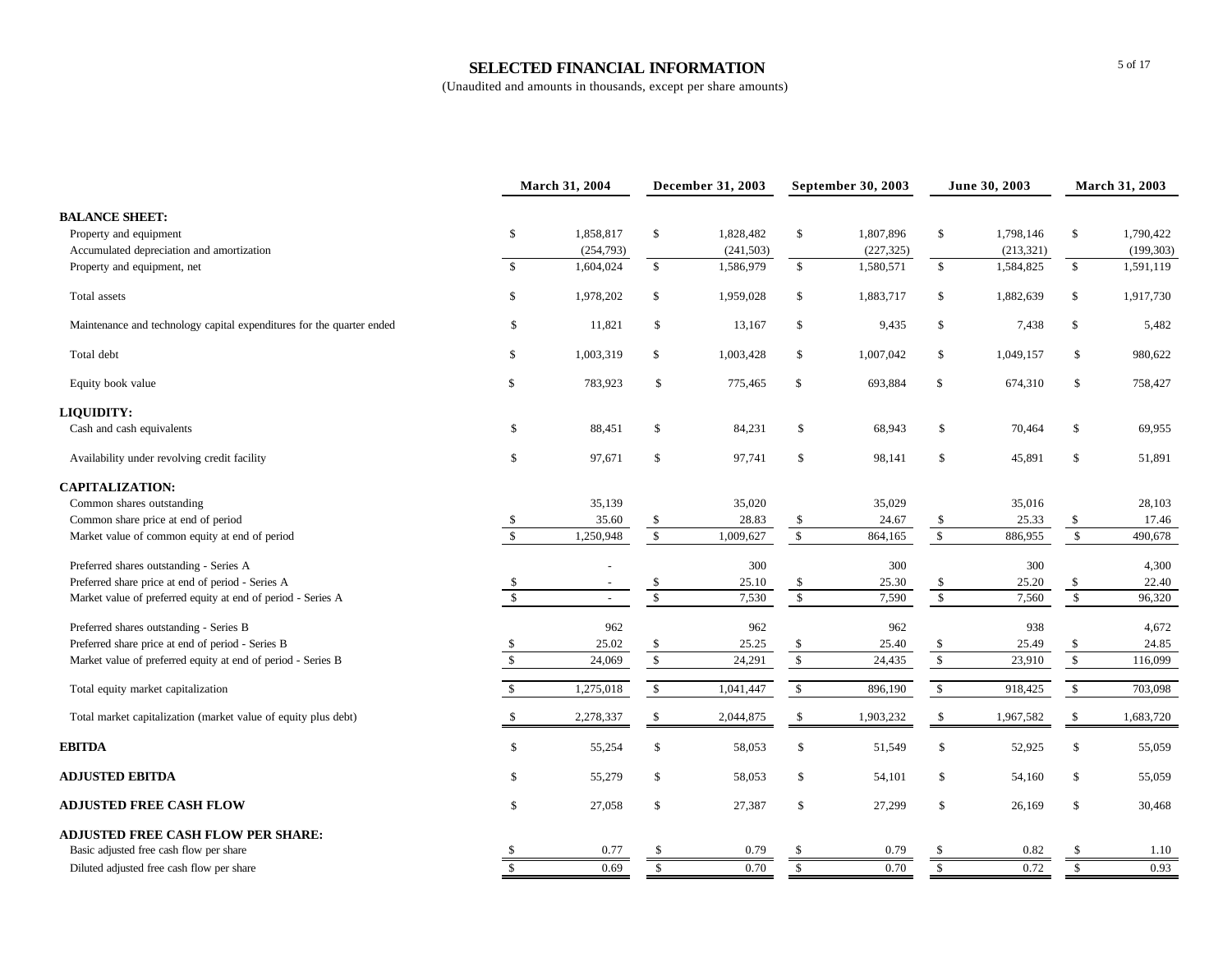### **SELECTED FINANCIAL INFORMATION**

|                                                                             |                    | For the Three Months Ended March 31,<br>2004 |               | 2003           | For the Year Ended<br>December 31,<br>2003 |
|-----------------------------------------------------------------------------|--------------------|----------------------------------------------|---------------|----------------|--------------------------------------------|
| Number of days per period                                                   |                    | 91                                           |               | 90             | 365                                        |
| <b>ALL FACILITIES:</b>                                                      |                    |                                              |               |                |                                            |
| Average available beds                                                      |                    | 64,211                                       |               | 58,505         | 58,676                                     |
| Average compensated occupancy                                               |                    | 95.6%                                        |               | 91.6%          | 92.9%                                      |
| Total compensated man-days                                                  |                    | 5,586,471                                    |               | 4,823,163      | 19,906,312                                 |
| Revenue per compensated man-day                                             | \$                 | 48.82                                        | \$            | 50.78          | \$<br>50.94                                |
| Operating expenses per compensated man-day:                                 |                    |                                              |               |                |                                            |
| Fixed expense                                                               |                    | 27.67                                        |               | 27.91          | 28.01                                      |
| Variable expense                                                            |                    | 9.16                                         |               | 9.59           | 9.84                                       |
| Total                                                                       |                    | 36.83                                        |               | 37.50          | 37.85                                      |
| Operating margin per compensated man-day                                    | S                  | 11.99                                        | \$            | 13.28          | \$<br>13.09                                |
| Operating margin rate                                                       |                    | 24.6%                                        |               | 26.2%          | 25.7%                                      |
| DEPRECIATION AND AMORTIZATION:                                              |                    |                                              |               |                |                                            |
| Depreciation expense                                                        | $\mathbf{\hat{S}}$ | 13.717                                       | \$            | 13.796         | \$<br>56,299                               |
| Amortization of goodwill                                                    |                    |                                              |               |                | 244                                        |
| Amortization of intangible assets                                           |                    | 32                                           |               | 11             | 157                                        |
| Amortization of negative contract values                                    |                    | (879)                                        |               | (894)          | (3,763)                                    |
| Depreciation and amortization                                               | \$                 | 12,870                                       | $\mathcal{S}$ | 12,913         | \$<br>52,937                               |
| <b>ADJUSTED FREE CASH FLOW:</b>                                             |                    |                                              |               |                |                                            |
| Pre-tax income (loss) available to common stockholders                      | \$                 | 24,267                                       | \$            | 17,252         | \$<br>74,169                               |
| Expenses associated with debt refinancing and recapitalization transactions |                    | 25                                           |               |                | 6,687                                      |
| Income taxes paid                                                           |                    | (385)                                        |               | (6)            | (2,183)                                    |
| Depreciation and amortization                                               |                    | 12,870                                       |               | 12,913         | 52,937                                     |
| Depreciation and amortization for discontinued operations                   |                    | $\overline{a}$                               |               | 1,074          | 1,074                                      |
| Income tax (benefit) expense for discontinued operations                    |                    | 226                                          |               | $\overline{a}$ | (920)                                      |
| Amortization of debt costs and other non-cash interest                      |                    | 1,876                                        |               | 1,387          | 7,505                                      |
| Change in fair value of derivative instruments                              |                    | $\overline{a}$                               |               | $\overline{a}$ | (2,900)                                    |
| Series B preferred stock dividends satisfied with series B preferred stock  |                    |                                              |               |                |                                            |
| and non-recurring tender premium                                            |                    | $\overline{a}$                               |               | 3,330          | 10,476                                     |
| Maintenance and technology capital expenditures                             |                    | (11, 821)                                    |               | (5,482)        | (35, 522)                                  |
| Adjusted free cash flow                                                     | \$                 | 27,058                                       | \$            | 30,468         | \$<br>111,323                              |
| <b>ADJUSTED FREE CASH FLOW PER SHARE:</b>                                   |                    |                                              |               |                |                                            |
| Basic                                                                       | \$                 | 0.77                                         | \$            | 1.10           | \$<br>3.45                                 |
| Diluted                                                                     | \$                 | 0.69                                         | \$            | 0.93           | \$<br>3.04                                 |
|                                                                             |                    |                                              |               |                |                                            |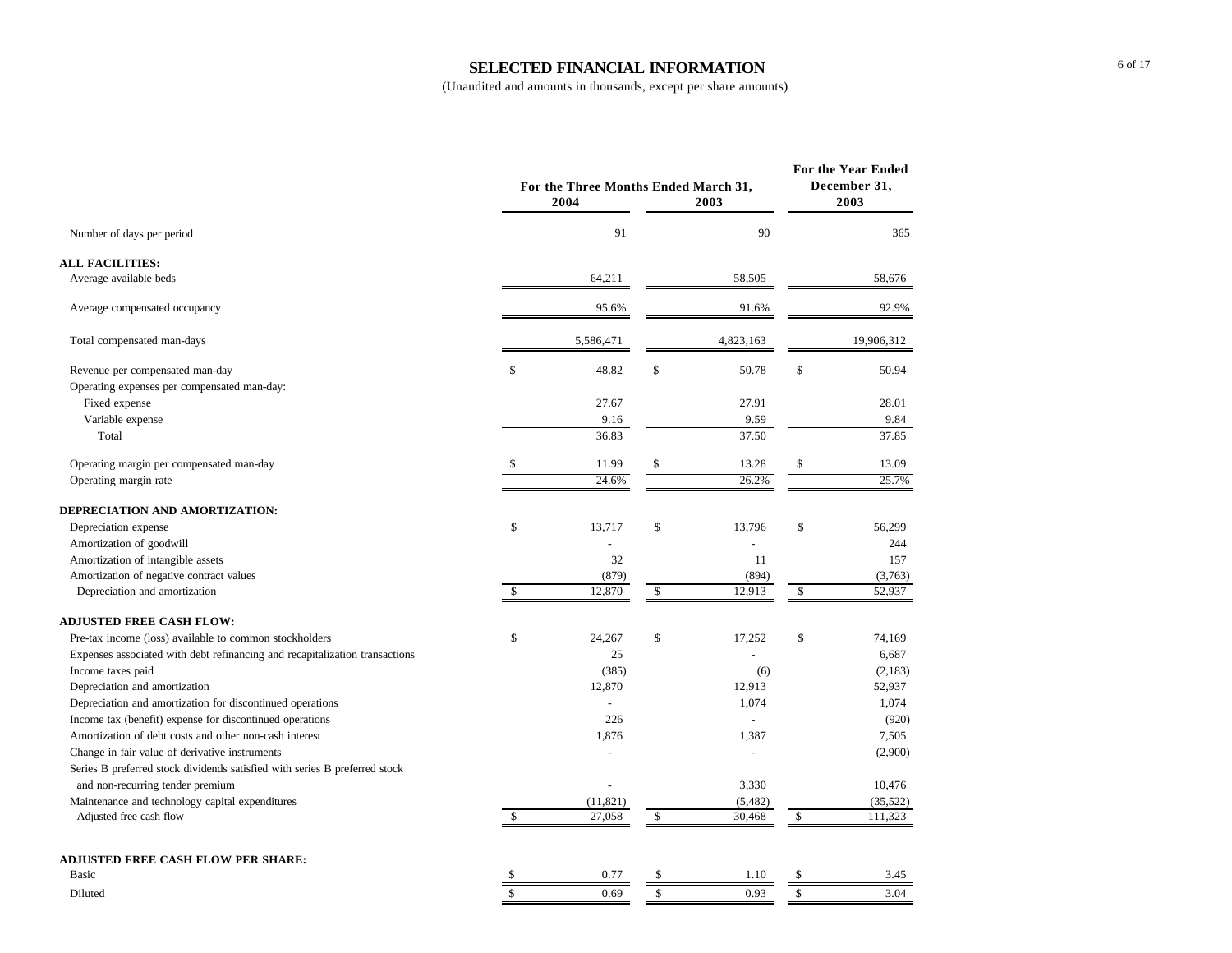### **SELECTED FINANCIAL INFORMATION**

|                                             | For the Three Months Ended March 31,<br>2004 |                       | 2003      | For the Year Ended<br>December 31,<br>2003 |            |
|---------------------------------------------|----------------------------------------------|-----------------------|-----------|--------------------------------------------|------------|
| <b>MANAGED ONLY FACILITIES:</b>             |                                              |                       |           |                                            |            |
| Management revenue                          | \$                                           | 82,304<br>\$          | 68,586    | \$                                         | 281,524    |
| Operating expenses:                         |                                              |                       |           |                                            |            |
| Fixed expense                               |                                              | 50,572                | 40,938    |                                            | 168,572    |
| Variable expense                            |                                              | 18,178                | 15,143    |                                            | 61,645     |
| Total                                       |                                              | 68,750                | 56,081    |                                            | 230,217    |
| Contribution                                | \$                                           | 13,554<br>\$          | 12,505    | \$                                         | 51,307     |
| Average available beds                      |                                              | 23,167                | 17,688    |                                            | 17,688     |
| Average compensated occupancy               |                                              | 102.5%                | 102.0%    |                                            | 103.0%     |
| Total compensated man-days                  | 2,160,392                                    |                       | 1,623,776 |                                            | 6,649,609  |
| Revenue per compensated man-day             | \$                                           | \$<br>38.10           | 42.24     | \$                                         | 42.34      |
| Operating expenses per compensated man-day: |                                              |                       |           |                                            |            |
| Fixed expense                               |                                              | 23.41                 | 25.21     |                                            | 25.35      |
| Variable expense                            |                                              | 8.41                  | 9.33      |                                            | 9.27       |
| Total                                       |                                              | 31.82                 | 34.54     |                                            | 34.62      |
| Operating margin per compensated man-day    | \$                                           | \$<br>6.28            | 7.70      | \$                                         | 7.72       |
| Operating margin rate                       |                                              | 16.5%                 | 18.2%     |                                            | 18.2%      |
| <b>OWNED AND MANAGED FACILITIES:</b>        |                                              |                       |           |                                            |            |
| Management revenue                          | \$                                           | 190,432<br>\$         | 176,336   | \$                                         | 732,465    |
| Operating expenses:                         |                                              |                       |           |                                            |            |
| Fixed expense                               |                                              | 103,980               | 93,665    |                                            | 388,957    |
| Variable expense                            |                                              | 32,971                | 31,133    |                                            | 134,245    |
| Total                                       |                                              | 136,951               | 124,798   |                                            | 523,202    |
| Contribution                                | \$                                           | 53,481<br>\$          | 51,538    | $\sqrt{\frac{2}{3}}$                       | 209,263    |
| Average available beds                      |                                              | 41,044                | 40,817    |                                            | 40,988     |
| Average compensated occupancy               |                                              | 91.7%                 | 87.1%     |                                            | 88.6%      |
| Total compensated man-days                  | 3,426,079                                    |                       | 3,199,387 |                                            | 13,256,703 |
| Revenue per compensated man-day             | \$                                           | $\mathbb{S}$<br>55.58 | 55.12     | \$                                         | 55.25      |
| Operating expenses per compensated man-day: |                                              |                       |           |                                            |            |
| Fixed                                       |                                              | 30.35                 | 29.28     |                                            | 29.34      |
| Variable                                    |                                              | 9.62                  | 9.73      |                                            | 10.13      |
| Total                                       |                                              | 39.97                 | 39.01     |                                            | 39.47      |
| Operating margin per compensated man-day    | \$                                           | \$<br>15.61           | 16.11     | \$                                         | 15.78      |
| Operating margin rate                       |                                              | 28.1%                 | 29.2%     |                                            | 28.6%      |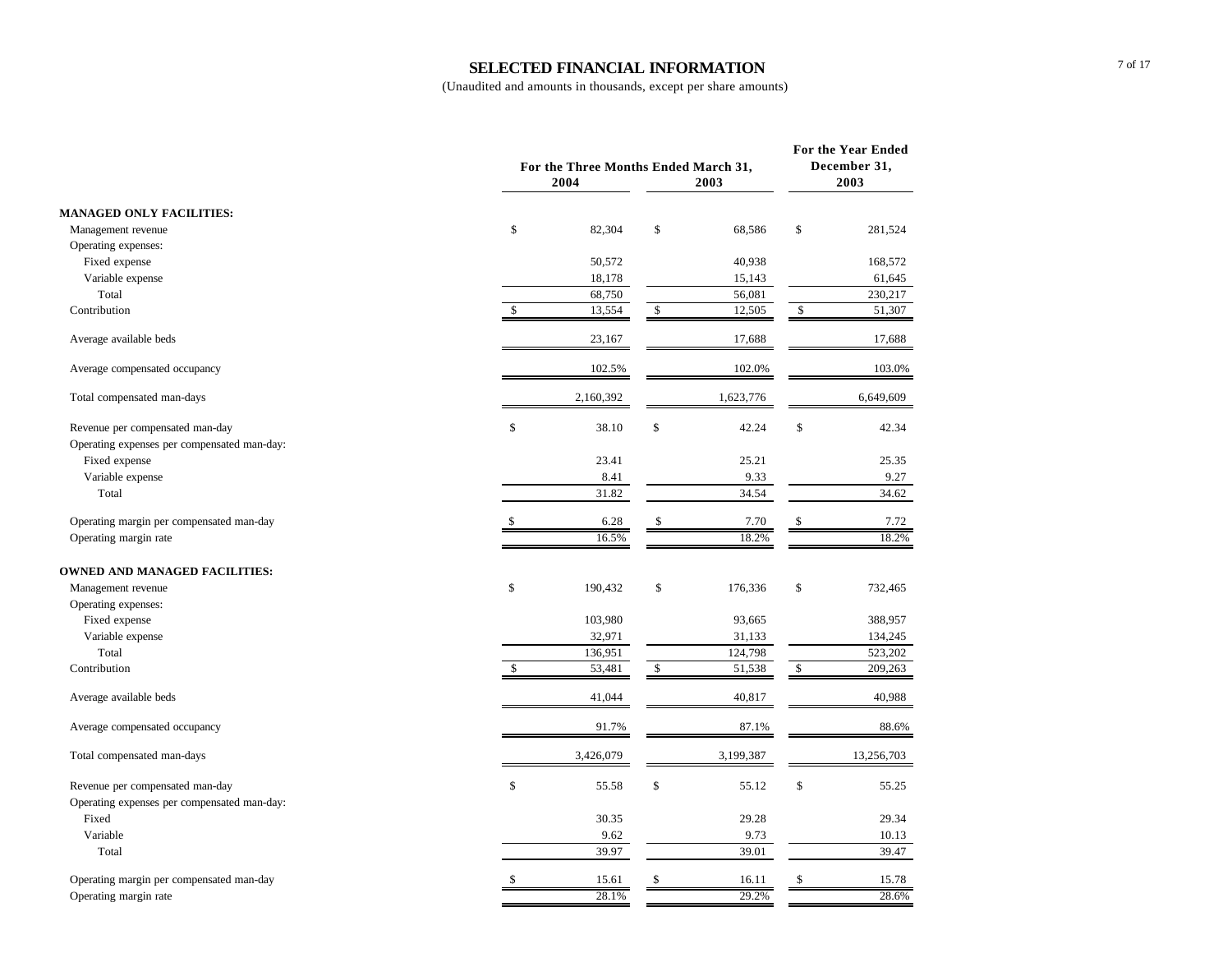### **ANALYSIS OF OUTSTANDING DEBT AND PREFERRED STOCK**

(Unaudited and amounts in thousands)

|                                  | Outstanding<br><b>Balance</b><br>12/31/2003 | Outstanding<br><b>Balance</b><br>3/31/2004 | <b>Stated</b><br><b>Interest</b><br>Rate | <b>Effective</b><br><b>Interest</b><br>Rate | $\left  \right $ | Maturity<br>Date | Callable/<br>Redeemable                                                                                                                                                                    |
|----------------------------------|---------------------------------------------|--------------------------------------------|------------------------------------------|---------------------------------------------|------------------|------------------|--------------------------------------------------------------------------------------------------------------------------------------------------------------------------------------------|
| <b>Fixed Rate:</b>               |                                             |                                            |                                          |                                             |                  |                  |                                                                                                                                                                                            |
| \$250.0 Million Senior Notes     | 250,000<br>\$                               | 250,000                                    | 9.875%                                   | 10.42%                                      |                  | May 2009         | On or prior to May 1, 2005, 35% redeemable at 109.875% with proceeds from equity offerings; on or after<br>May 1, 2006, 100% redeemable at various premium prices until May 1, 2008 at par |
| \$250.0 Million Senior Notes     | 250,000                                     | 250,000                                    | 7.50%                                    | 7.91%                                       |                  | May 2011         | On or prior to May 1, 2006, 35% redeemable at 107.5% with proceeds from equity offerings; on or after May<br>1, 2007, 100% redeemable at various premium prices until May 1, 2009 at par   |
| \$200.0 Million Senior Notes     | 202,129                                     | 202,056                                    | 7.50%                                    | 7.65%                                       |                  | May 2011         | On or prior to May 1, 2006, 35% redeemable at 107.5% with proceeds from equity offerings; on or after May<br>1, 2007, 100% redeemable at various premium prices until May 1, 2009 at par   |
| \$30.0 Million Convertible Notes | 30,000                                      | 30,000                                     | 4.00%                                    | 4.02%                                       |                  | February 2007    | Beginning March 1, 2005, may force conversion if the common stock price is greater than \$13.38                                                                                            |
| Other Debt                       | 486                                         | 450                                        | Various                                  | Various                                     |                  | Various          |                                                                                                                                                                                            |
| <b>Total Fixed Rate Debt</b>     | 732,615                                     | 732,506                                    |                                          |                                             |                  |                  |                                                                                                                                                                                            |
| <b>Floating Rate:</b>            |                                             |                                            |                                          |                                             |                  |                  |                                                                                                                                                                                            |
| Lehman Credit Facility, Term C   | 270,813                                     | 270,813                                    | 4.48%                                    | 5.51%                                       | 2)               | March 31, 2008   |                                                                                                                                                                                            |
| \$125.0 Million Revolver         | $\overline{\phantom{a}}$                    | $\overline{\phantom{a}}$                   | None                                     | None                                        | 3)               | March 31, 2006   |                                                                                                                                                                                            |
| <b>Total Floating Rate Debt</b>  | 270,813                                     | 270,813                                    |                                          |                                             |                  |                  |                                                                                                                                                                                            |
| <b>Grand Total Debt</b>          | 1,003,428                                   | 1,003,319                                  | 7.21%                                    | 7.76%                                       |                  | 5.63 Years       | 4)                                                                                                                                                                                         |

<sup>1)</sup> Includes amortization of debt issuance costs, net of debt premiums.

<sup>2)</sup> The variable interest rate on the Term C portion of the Lehman Credit Facility is LIBOR + 2.75%. The Company has entered into an interest rate cap agreement that caps LIBOR at 5% on outstanding balances of \$200.0 million through May 20, 2004.

<sup>3)</sup> The variable interest rate is LIBOR + 3.50%. As of December 31, 2003, the Company had outstanding letters of credit

totaling \$27.3 million, reducing the available borrowing capacity to \$97.7 million.

4) Represents the weighted average debt maturity in years.

#### *Debt Maturity Schedule:*

| Year              | <b>Total Debt</b><br><b>Maturing</b> | % of Debt<br><b>Maturing</b> | % of Debt<br><b>Maturing</b> |
|-------------------|--------------------------------------|------------------------------|------------------------------|
| 2004              | \$<br>1,037                          | 0.10%                        | 0.10%                        |
| 2005              | 3,224                                | 0.32%                        | 0.42%                        |
| 2006              | 3,175                                | 0.32%                        | 0.74%                        |
| 2007              | 229,493                              | 22.87%                       | 23.61%                       |
| 2008              | 65,712                               | 6.55%                        | 30.16%                       |
| <b>Thereafter</b> | 700,678                              | 69.84%                       | 100.00%                      |
|                   | 1,003,319                            | 100.00%                      |                              |
|                   |                                      |                              |                              |

|                          | Outstanding    | Outstanding    |              |                                                                                                                                    |
|--------------------------|----------------|----------------|--------------|------------------------------------------------------------------------------------------------------------------------------------|
|                          | <b>Balance</b> | <b>Balance</b> | Dividend     |                                                                                                                                    |
| <b>Preferred Stock:</b>  | 12/31/2003     | 3/31/2004      | Rate         |                                                                                                                                    |
| Series A Preferred Stock | 7.500          |                | $8.0\%$ cash | Redeemed during March 2004 at \$25.00 per share plus dividends accrued and unpaid at the redemption<br>date of \$0.36 per share    |
| Series B Preferred Stock | 23.528         | 23.528         | 12.0%, cash  | Redeemable at any time on or after April 30, 2004 at \$24.46 per share plus dividends accrued and unpaid at<br>the redemption date |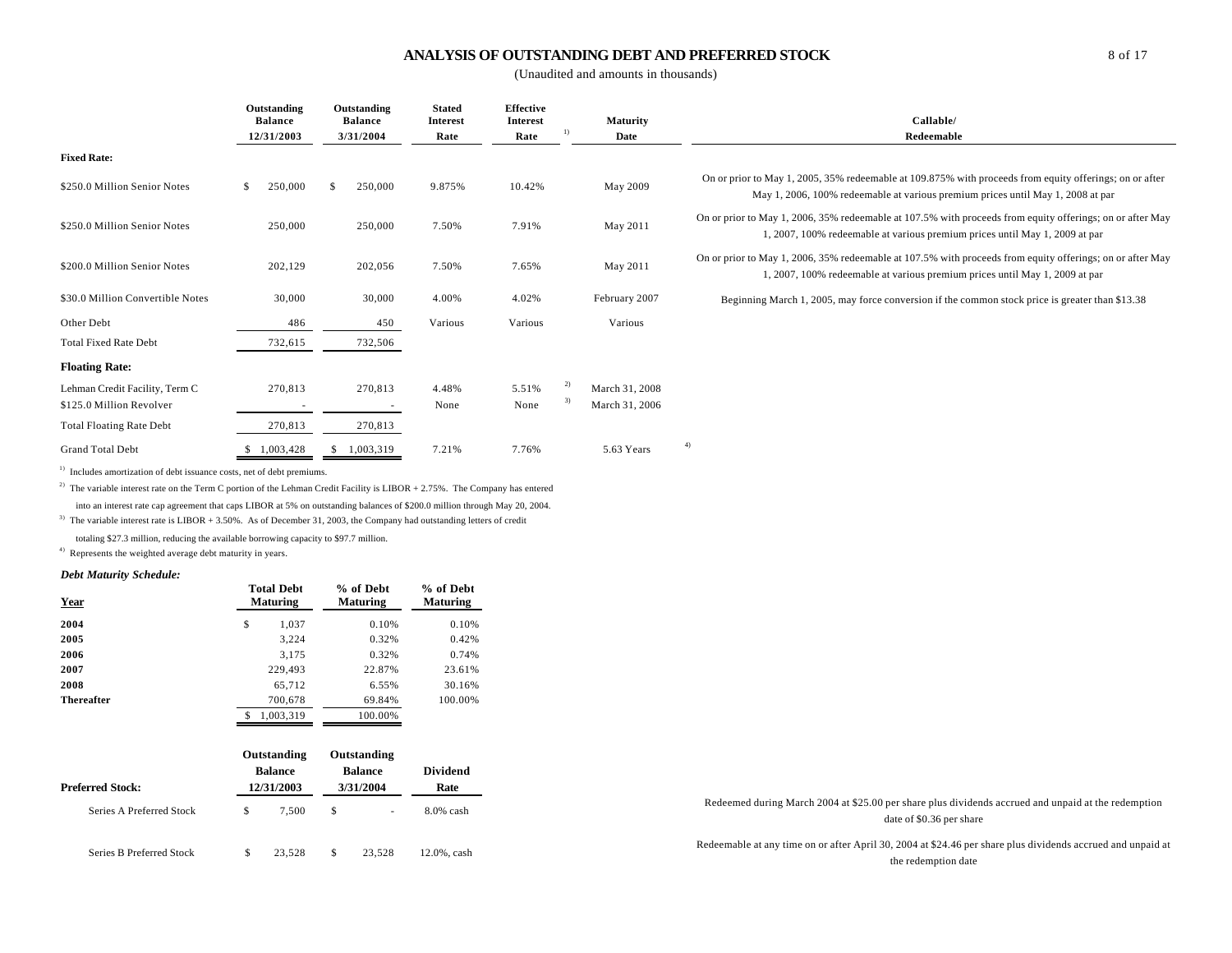### **SELECTED OPERATING RATIOS**

|                                                                                                         | For the Three Months Ended March 31, |         |    |                |    | For the Year Ended<br>December 31, |  |  |
|---------------------------------------------------------------------------------------------------------|--------------------------------------|---------|----|----------------|----|------------------------------------|--|--|
|                                                                                                         |                                      | 2004    |    | 2003           |    | 2003                               |  |  |
| <b>COVERAGE RATIOS:</b>                                                                                 |                                      |         |    |                |    |                                    |  |  |
| Interest coverage ratio (Adjusted EBITDA/Interest incurred) (x)                                         |                                      | 3.1     |    | 3.2            |    | 3.1                                |  |  |
| Debt service coverage ratio (Adjusted EBITDA/(Interest incurred + Scheduled principal pmts)) $(x)$      |                                      | 3.1     |    | 2.4            |    | 2.8                                |  |  |
| Fixed charge coverage ratio (Adjusted EBITDA/(Interest incurred + Scheduled prin pmts + Pfd dist.)) (x) |                                      | 2.9     |    | 2.0            |    | 2.4                                |  |  |
| Senior debt coverage ratio (Senior debt/Annualized Adjusted EBITDA) (x)                                 |                                      | 4.4     |    | 4.1            |    | 4.4                                |  |  |
| Total debt and preferred stock coverage ratio (Total debt and pfd stk/Annualized Adjusted EBITDA) (x)   |                                      | 4.6     |    | 5.5            |    | 4.7                                |  |  |
| Accounts receivable turnover (Annualized revenues/Accounts receivable) (x)                              |                                      | 7.3     |    | 7.3            |    | 7.5                                |  |  |
| <b>DEBT/EQUITY RATIOS:</b>                                                                              |                                      |         |    |                |    |                                    |  |  |
| Total debt/Total market capitalization                                                                  |                                      | 44.0%   |    | 58.2%          |    | 49.1%                              |  |  |
| Total debt/Equity market capitalization                                                                 |                                      | 78.7%   |    | 139.5%         |    | 96.3%                              |  |  |
| Total debt/Book equity capitalization                                                                   |                                      | 128.0%  |    | 129.3%         |    | 129.4%                             |  |  |
| Total debt/Gross book value of real estate assets                                                       |                                      | 53.5%   |    | 54.2%          |    | 54.4%                              |  |  |
| <b>RETURN ON INVESTMENT RATIOS:</b>                                                                     |                                      |         |    |                |    |                                    |  |  |
| Annualized return on operating real estate investments                                                  |                                      |         |    |                |    |                                    |  |  |
| (Annualized Adjusted EBITDA/Average operating real estate investments (undepreciated book value)*)      |                                      | 11.9%   |    | 12.4%          |    | 12.3%                              |  |  |
| Annualized return on total assets                                                                       |                                      |         |    |                |    |                                    |  |  |
| (Annualized Adjusted EBITDA/Average total assets (undepreciated book value)*)                           |                                      | 10.0%   |    | 10.5%          |    | 10.4%                              |  |  |
| <b>OVERHEAD RATIOS:</b>                                                                                 |                                      |         |    |                |    |                                    |  |  |
| Annualized general & administrative expenses/Average total assets (undepreciated book value)*           |                                      | 2.0%    |    | 1.8%           |    | 1.9%                               |  |  |
| General & administrative expenses/Total revenues                                                        |                                      | 3.9%    |    | 3.8%           |    | 3.9%                               |  |  |
| <b>INTEREST EXPENSE, NET</b>                                                                            |                                      |         |    |                |    |                                    |  |  |
| Interest income from continuing operations                                                              | \$                                   | (991)   | \$ | (1,010)        | \$ | (3,602)                            |  |  |
| Interest incurred                                                                                       |                                      | 17,991  |    | 17,345         |    | 71,443                             |  |  |
| Amortization of debt costs and other non-cash interest                                                  |                                      | 1,876   |    | 1,387          |    | 7,505                              |  |  |
| Capitalized interest                                                                                    |                                      | (1,235) |    |                |    | (900)                              |  |  |
| Interest expense, net                                                                                   | $\mathbb{S}$                         | 17,641  | \$ | 17,722         | \$ | 74,446                             |  |  |
| <b>EBITDA CALCULATION:</b>                                                                              |                                      |         |    |                |    |                                    |  |  |
| Net income                                                                                              | \$                                   | 15,184  | \$ | 22,902         | \$ | 141,783                            |  |  |
| Interest expense, net                                                                                   |                                      | 17,641  |    | 17,722         |    | 74,446                             |  |  |
| Depreciation and amortization                                                                           |                                      | 12,870  |    | 12,913         |    | 52,937                             |  |  |
| Income tax (benefit) expense                                                                            |                                      | 9,897   |    | (170)          |    | (52, 352)                          |  |  |
| (Income) loss from discontinued operations, net of taxes                                                |                                      | (338)   |    | 1,692          |    | 772                                |  |  |
| <b>EBITDA</b>                                                                                           |                                      | 55,254  |    | 55,059         |    | 217,586                            |  |  |
| Expenses associated with debt refinancing and recapitalization transactions                             |                                      | 25      |    |                |    | 6,687                              |  |  |
| Change in fair value of derivative instruments                                                          |                                      | $\sim$  |    | $\overline{a}$ |    | (2,900)                            |  |  |
| <b>ADJUSTED EBITDA</b>                                                                                  | \$                                   | 55,279  | \$ | 55,059         | \$ | 221,373                            |  |  |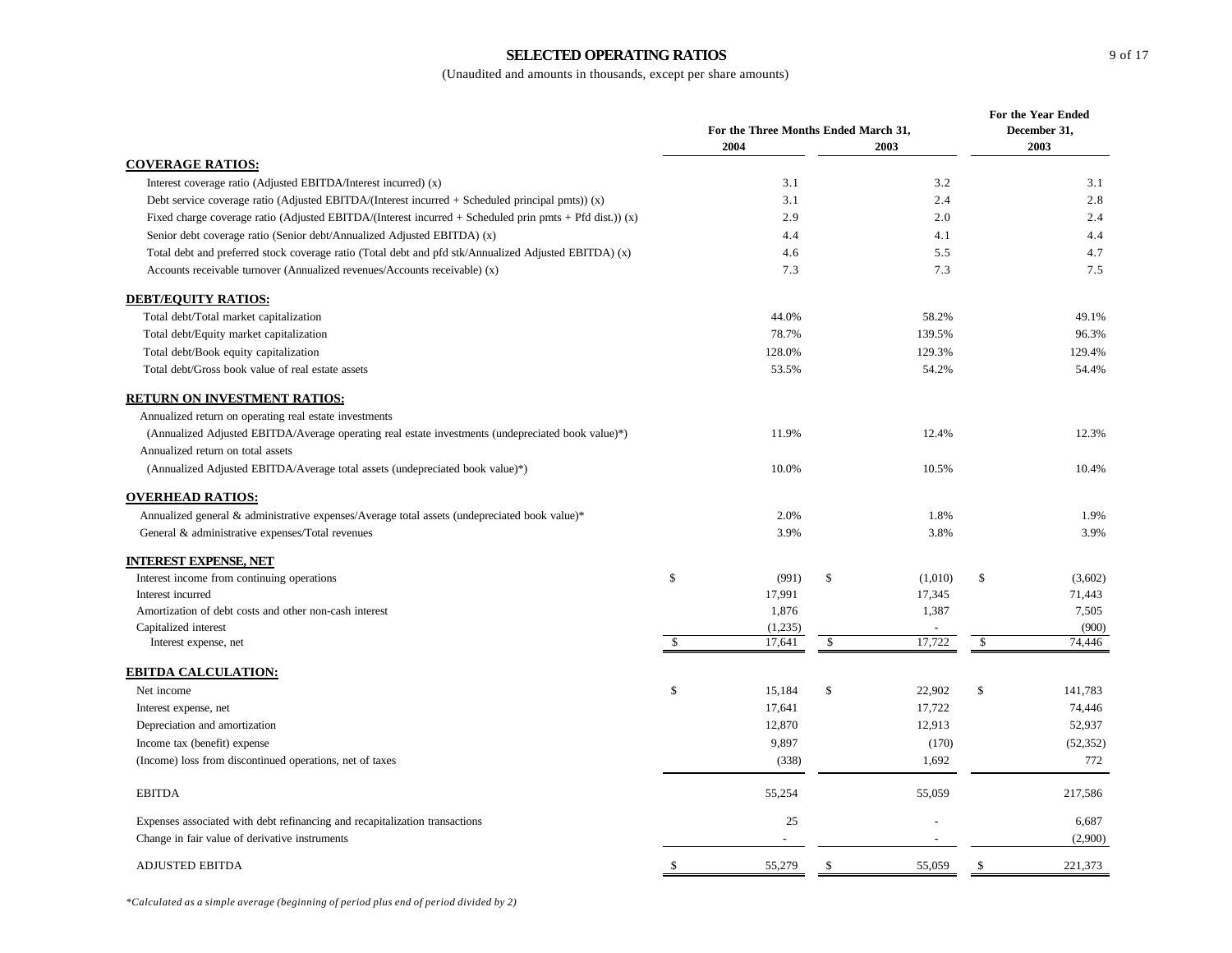### **FACILITY PORTFOLIO** 10 of 17

| <b>Facility Name</b>                                               | <b>Year Constructed (A)</b> | <b>Primary Customer</b>  | <b>Design Capacity</b><br><b>(B)</b> | <b>Security Level</b> | Facility Type (C) | Term     | Remaining<br><b>Renewal Options</b><br>(D) | <b>Compensated</b><br>Occupancy % for<br>the Quarter ended<br>3/31/04 |
|--------------------------------------------------------------------|-----------------------------|--------------------------|--------------------------------------|-----------------------|-------------------|----------|--------------------------------------------|-----------------------------------------------------------------------|
| <b>Owned and Managed Facilities:</b>                               |                             |                          |                                      |                       |                   |          |                                            |                                                                       |
| Central Arizona Detention Center<br>Florence, Arizona              | 1994, 1998                  | <b>USMS</b>              | 2,304                                | Multi                 | Detention         | May-05   | $(3)$ 1 year                               | 143.70%                                                               |
| <b>Eloy Detention Center</b><br>Eloy, Arizona                      | 1995, 1996                  | BOP, ICE                 | 1,500                                | Medium                | Detention         | Feb-05   | $(4)$ 1 year                               | 93.94%                                                                |
| <b>Florence Correctional Center</b><br>Florence, Arizona           | 1999                        | State of Alaska          | 1,600                                | Multi                 | Correctional      | $Jun-04$ |                                            | 113.34%                                                               |
| California City Correctional Center<br>California City, California | 1999                        | <b>BOP</b>               | 2,304                                | Medium                | Correctional      | Sep-04   | $(6)$ 1 year                               | 113.40%                                                               |
| San Diego Correctional Facility (E)<br>San Diego, California       | 1999, 2000                  | ICE                      | 1,232                                | Minimum/<br>Medium    | Detention         | Dec-04   |                                            | 98.52%                                                                |
| <b>Bent County Correctional Facility</b><br>Las Animas, Colorado   | 1992, 1997                  | State of Colorado        | 700                                  | Medium                | Correctional      | $Jun-04$ | $(1)$ 1 year                               | 100.00%                                                               |
| Crowley County Correctional Facility<br>Olney Springs, Colorado    | 1998                        | State of Colorado        | 1,200                                | Medium                | Correctional      | $Jun-04$ | $(1)$ 1 year                               | 91.89%                                                                |
| Huerfano County Correctional Center (F)<br>Walsenburg, Colorado    | 1997                        | State of Colorado        | 752                                  | Medium                | Correctional      | $Jun-04$ | $(1)$ 1 year                               | 92.18%                                                                |
| Kit Carson Correctional Center<br>Burlington, Colorado             | 1998                        | State of Colorado        | 768                                  | Medium                | Correctional      | $Jun-04$ | $(1)$ 1 year                               | 99.38%                                                                |
| Coffee Correctional Facility (G)<br>Nicholls, Georgia              | 1998, 1999                  | State of Georgia         | 1,524                                | Medium                | Correctional      | $Jul-04$ | $(15)$ 1 year                              | 97.93%                                                                |
| McRae Correctional Facility<br>McRae, Georgia                      | 2000, 2002                  | <b>BOP</b>               | 1,524                                | Medium                | Correctional      | $Dec-05$ | $(7)$ 1 year                               | 111.60%                                                               |
| Wheeler Correctional Facility (G)<br>Alamo, Georgia                | 1998, 1999                  | State of Georgia         | 1,524                                | Medium                | Correctional      | Jul-04   | $(15)$ 1 year                              | 97.86%                                                                |
| <b>Leavenworth Detention Center</b><br>Leavenworth, Kansas         | 1992, 2000                  | <b>USMS</b>              | 483                                  | Maximum               | Detention         | Dec-04   | $(1)$ 1 year                               | 137.52%                                                               |
| Lee Adjustment Center<br>Beattyville, Kentucky                     | 1990                        | Commonwealth of Kentucky | 756                                  | Minimum/<br>Medium    | Correctional      | May-05   | $(2)$ 2 year                               | 82.21%                                                                |
| Marion Adjustment Center<br>St. Mary, Kentucky                     | 1955, 1988                  | Commonwealth of Kentucky | 790                                  | Minimum               | Correctional      | $Dec-07$ | $(3)$ 2 year                               | 81.77%                                                                |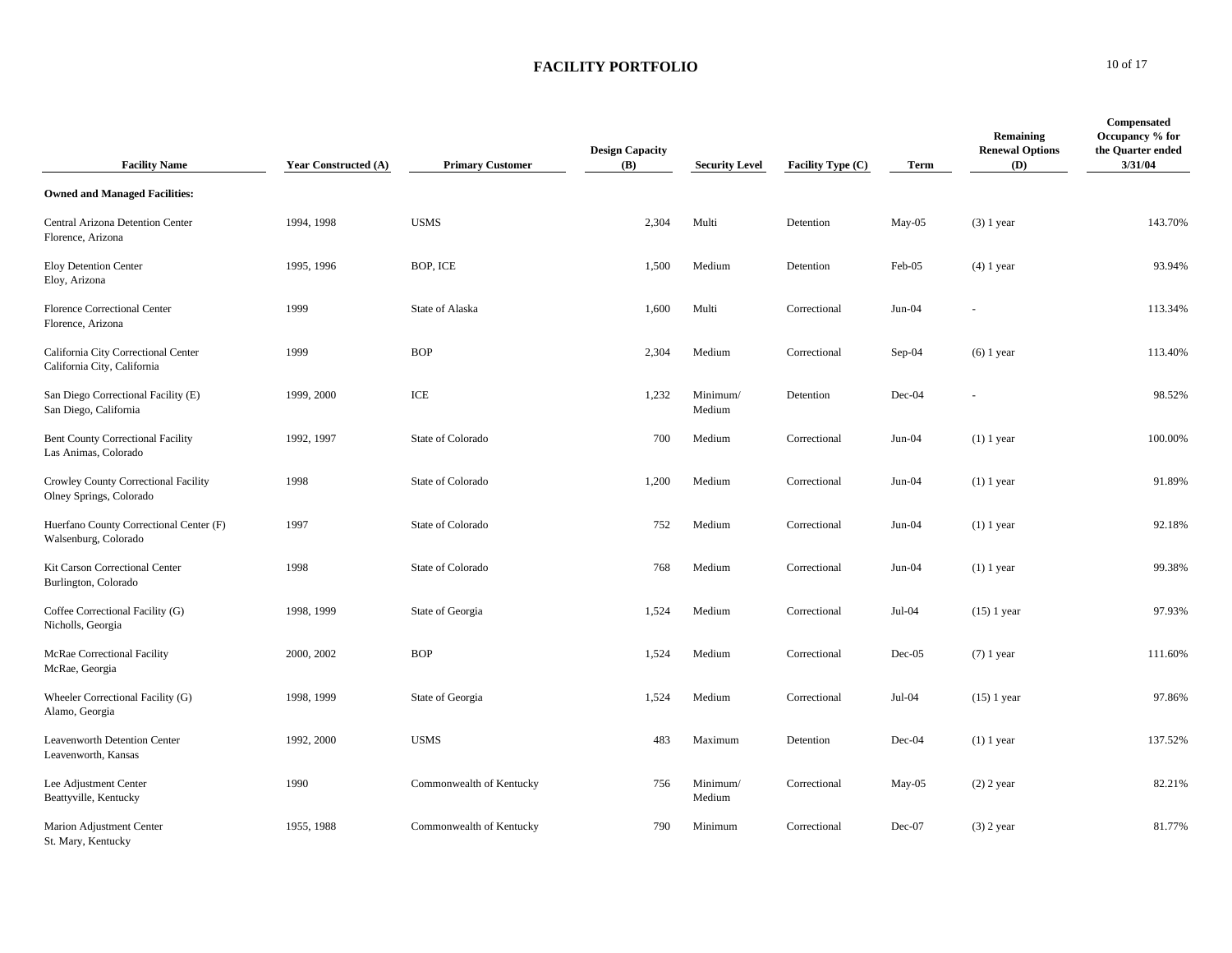### **FACILITY PORTFOLIO** 11 of 17

| <b>Facility Name</b>                                                   | <b>Year Constructed (A)</b> | <b>Primary Customer</b> | <b>Design Capacity</b><br><b>(B)</b> | <b>Security Level</b> | <b>Facility Type (C)</b> | Term       | Remaining<br><b>Renewal Options</b><br><b>(D)</b> | <b>Compensated</b><br>Occupancy % for<br>the Quarter ended<br>3/31/04 |
|------------------------------------------------------------------------|-----------------------------|-------------------------|--------------------------------------|-----------------------|--------------------------|------------|---------------------------------------------------|-----------------------------------------------------------------------|
| <b>Otter Creek Correctional Center</b><br>Wheelwright, Kentucky        | 1993                        | State of Indiana        | 656                                  | Minimum/<br>Medium    | Correctional             | $Jan-11$   |                                                   | 99.77%                                                                |
| Prairie Correctional Facility<br>Appleton, Minnesota                   | 1991                        | State of Wisconsin      | 1,338                                | Medium                | Correctional             | $Dec-05$   | $(2)$ 1 year                                      | 102.97%                                                               |
| Tallahatchie County Correctional Facility (H)<br>Tutwiler, Mississippi | 2000                        | State of Alabama (I)    | 1,104                                | Medium                | Correctional             | (I)        |                                                   | 102.28%                                                               |
| Crossroads Correctional Center (J)<br>Shelby, Montana                  | 1999                        | State of Montana        | 512                                  | Multi                 | Correctional             | $Jun-05$   | $(7)$ 2 year                                      | 95.09%                                                                |
| Cibola County Corrections Center<br>Milan, New Mexico                  | 1994, 1999                  | <b>BOP</b>              | 1,072                                | Medium                | Correctional             | $Sep-04$   | $(6)$ 1 year                                      | 96.19%                                                                |
| New Mexico Women's Correctional Facility<br>Grants, New Mexico         | 1989, 2000                  | State of New Mexico     | 596                                  | Multi                 | Correctional             | $Jun-04$   | $(1)$ 1 year                                      | 96.46%                                                                |
| <b>Torrance County Detention Facility</b><br>Estancia, New Mexico      | 1990, 1997                  | <b>USMS</b>             | 910                                  | Multi                 | Detention                | Indefinite |                                                   | 83.62%                                                                |
| Northeast Ohio Correctional Center (K)<br>Youngstown, Ohio             | 1997                        |                         | 2,016                                | Medium                | Correctional             |            |                                                   | 0.00%                                                                 |
| Cimarron Correctional Facility (L)<br>Cushing, Oklahoma                | 1997                        | State of Oklahoma       | 960                                  | Medium                | Correctional             | $Jan-04$   |                                                   | 92.64%                                                                |
| Davis Correctional Facility (L)<br>Holdenville, Oklahoma               | 1996                        | State of Oklahoma       | 960                                  | Medium                | Correctional             | $Jan-04$   |                                                   | 99.21%                                                                |
| Diamondback Correctional Facility<br>Watonga, Oklahoma                 | 1998, 2000                  | State of Hawaii         | 2,160                                | Medium                | Correctional             | $Jun-04$   |                                                   | 56.69%                                                                |
| North Fork Correctional Facility (M)<br>Sayre, Oklahoma                | 1998                        |                         | 1,440                                | Medium                | Correctional             |            |                                                   | 0.00%                                                                 |
| West Tennessee Detention Facility<br>Mason, Tennessee                  | 1990, 1996                  | <b>USMS</b>             | 600                                  | Multi                 | Detention                | Feb-05     | $(2)$ 1 year                                      | 70.28%                                                                |
| Shelby Training Center (N)<br>Memphis, Tennessee                       | 1986, 1995                  | Shelby County, TN       | 200                                  | Secure                | Juvenile                 | Apr- $15$  |                                                   | 92.34%                                                                |
| Whiteville Correctional Facility (O)<br>Whiteville, Tennessee          | 1998                        | State of Tennessee      | 1,536                                | Medium                | Correctional             | $Sep-05$   | $(2)$ 1 year                                      | 96.11%                                                                |
| <b>Bridgeport Pre-Parole Transfer Facility</b><br>Bridgeport, Texas    | 1989                        | State of Texas          | 200                                  | Medium                | Correctional             | Feb-07     | $(4)$ 1 year                                      | 97.03%                                                                |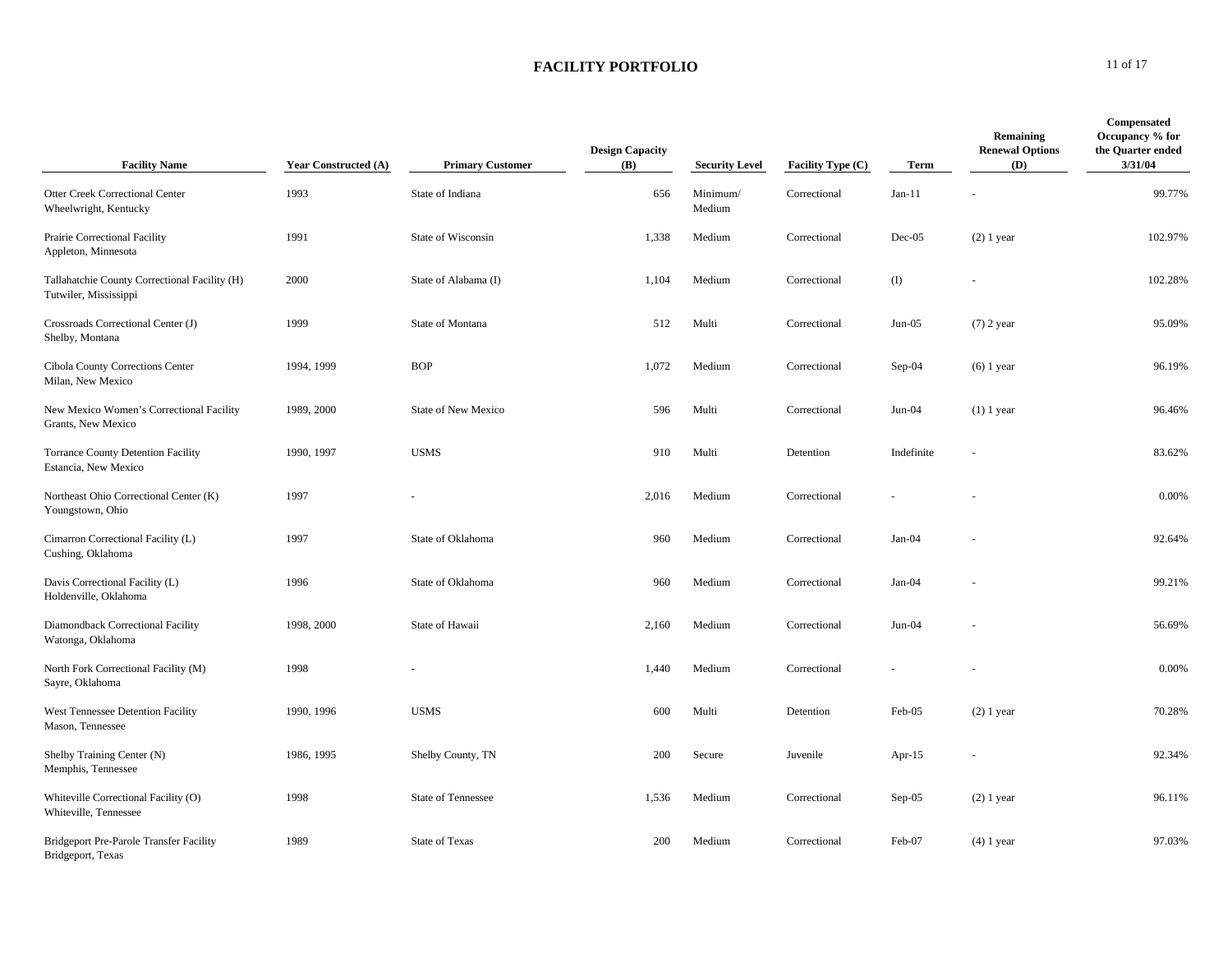### **FACILITY PORTFOLIO** 12 of 17

| <b>Facility Name</b>                                                                     | <b>Year Constructed (A)</b> | <b>Primary Customer</b> | <b>Design Capacity</b><br>(B) | <b>Security Level</b> | Facility Type (C) | Term     | Remaining<br><b>Renewal Options</b><br>(D) | Compensated<br>Occupancy % for<br>the Quarter ended<br>3/31/04 |
|------------------------------------------------------------------------------------------|-----------------------------|-------------------------|-------------------------------|-----------------------|-------------------|----------|--------------------------------------------|----------------------------------------------------------------|
| <b>Eden Detention Center</b><br>Eden, Texas                                              | 1990                        | <b>BOP</b>              | 1,225                         | Medium                | Correctional      | Apr-05   | $(2)$ 1 year                               | 104.93%                                                        |
| <b>Houston Processing Center</b><br>Houston, Texas                                       | 1984                        | ICE                     | 411                           | Medium                | Detention         | Sep-04   | $(4)$ 1 year                               | 119.52%                                                        |
| <b>Laredo Processing Center</b><br>Laredo, Texas                                         | 1985, 1990                  | ICE                     | 258                           | Minimum/<br>Medium    | Detention         | $Jun-04$ | $(1)$ 3 month                              | 148.70%                                                        |
| Webb County Detention Center<br>Laredo, Texas                                            | 1998                        | <b>USMS</b>             | 480                           | Medium                | Detention         | Aug-05   |                                            | 121.85%                                                        |
| Mineral Wells Pre-Parole Transfer Facility<br>Mineral Wells, Texas                       | 1995                        | <b>State of Texas</b>   | 2,103                         | Minimum               | Correctional      | Feb-07   | $(4)$ 1 year                               | 97.96%                                                         |
| T. Don Hutto Correctional Center<br>Taylor, Texas                                        | 1997                        | ICE                     | 480                           | Minimum               | Correctional      | May-04   | $(2)$ 2 year                               | 29.23%                                                         |
| D.C. Correctional Treatment Facility (P)<br>Washington D.C.                              | 1992                        | District of Columbia    | 866                           | Medium                | Detention         | $Mar-17$ |                                            | 128.21%                                                        |
| Total design capacity for Owned and Managed Facilities (38 Owned and Managed Facilities) |                             |                         | 41,044                        |                       |                   |          |                                            |                                                                |
| <b>Managed Only Facilities:</b>                                                          |                             |                         |                               |                       |                   |          |                                            |                                                                |
| <b>Bay Correctional Facility</b><br>Panama City, Florida                                 | N/A                         | State of Florida        | 750                           | Medium                | Correctional      | $Jun-04$ | $(1)$ 2 year                               | 99.49%                                                         |
| Bay County Jail and Annex<br>Panama City, Florida                                        | N/A                         | Bay County, FL          | 677                           | Multi                 | Detention         | Sep-06   |                                            | 153.22%                                                        |
| Citrus County Detention Facility<br>Lecanto, Florida                                     | N/A                         | Citrus County, FL       | 400                           | Multi                 | Detention         | $Sep-05$ | $(1)$ 5 year                               | 103.06%                                                        |
| Gadsden Correctional Institution<br>Quincy, Florida                                      | N/A                         | State of Florida        | 896                           | Minimum/<br>Medium    | Correctional      | $Jun-04$ |                                            | 115.12%                                                        |
| Hernando County Jail<br>Brooksville, Florida                                             | N/A                         | Hernando County, FL     | 302                           | Multi                 | Detention         | $Oct-10$ |                                            | 122.92%                                                        |
| Lake City Correctional Facility<br>Lake City, Florida                                    | N/A                         | State of Florida        | 350                           | Secure                | Correctional      | $Jun-04$ | $(1)$ 2 year                               | 99.33%                                                         |
| Idaho Correctional Center<br>Boise, Idaho                                                | N/A                         | State of Idaho          | 1,270                         | Minimum/<br>Medium    | Correctional      | $Jun-05$ |                                            | 99.93%                                                         |
| Marion County Jail<br>Indianapolis, Indiana                                              | N/A                         | Marion County, IN       | 670                           | Multi                 | Detention         | $Nov-05$ |                                            | 145.49%                                                        |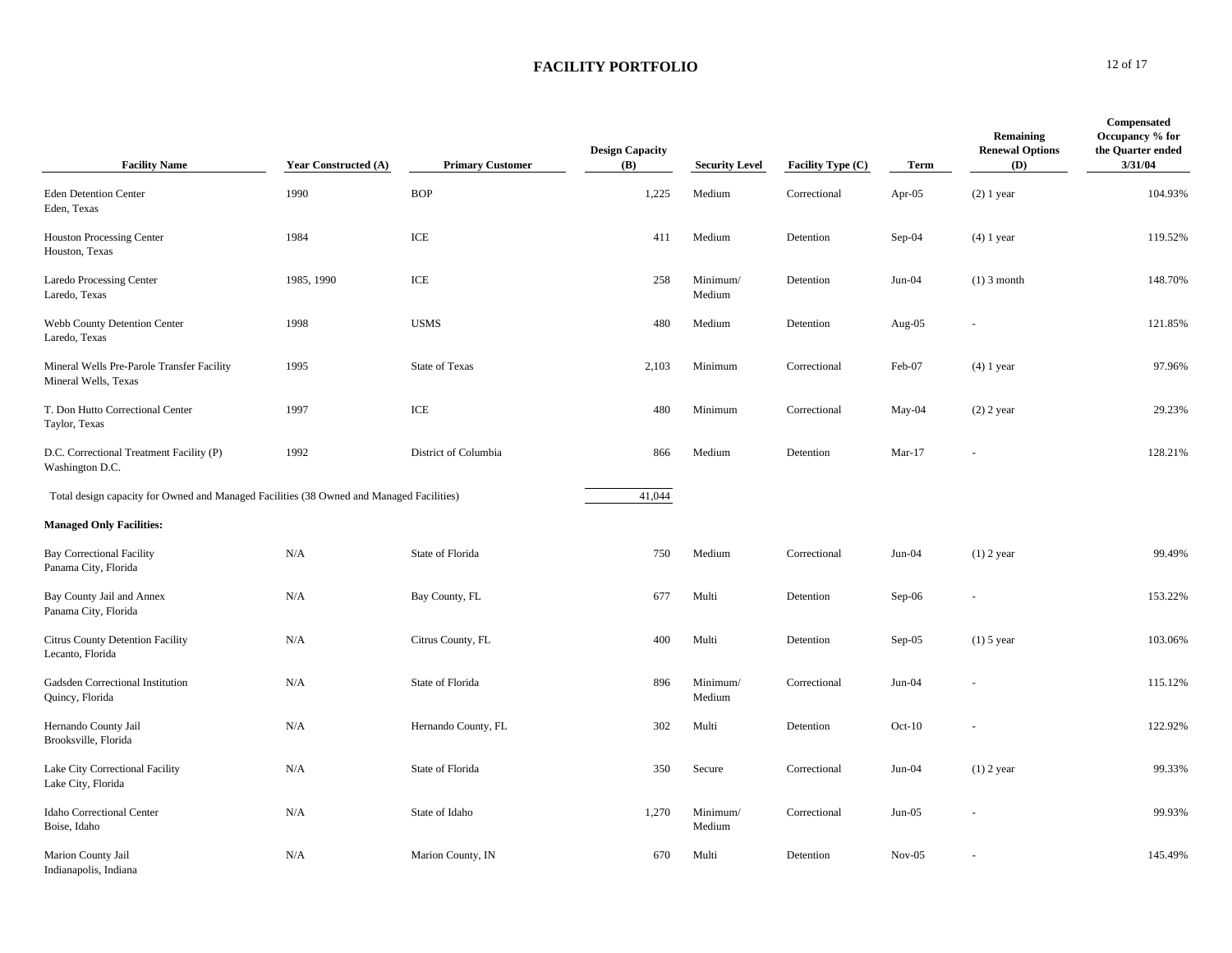### **FACILITY PORTFOLIO** 13 of 17

| <b>Facility Name</b>                                                      | <b>Year Constructed (A)</b> | <b>Primary Customer</b> | <b>Design Capacity</b><br><b>(B)</b> | <b>Security Level</b> | <b>Facility Type (C)</b> | Term       | Remaining<br><b>Renewal Options</b><br>(D) | <b>Compensated</b><br>Occupancy % for<br>the Quarter ended<br>3/31/04 |
|---------------------------------------------------------------------------|-----------------------------|-------------------------|--------------------------------------|-----------------------|--------------------------|------------|--------------------------------------------|-----------------------------------------------------------------------|
| Winn Correctional Center<br>Winnfield, Louisiana                          | N/A                         | State of Louisiana      | 1,538                                | Medium/<br>Maximum    | Correctional             | Sep-06     | $(1)$ 2 year                               | 95.00%                                                                |
| Wilkinson County Correctional Facility<br>Woodville, Mississippi          | N/A                         | State of Mississippi    | 1,000                                | Medium                | Correctional             | Sep-05     | $(3)$ 1 year                               | 99.05%                                                                |
| Southern Nevada Women's Correctional<br>Center $(Q)$<br>Las Vegas, Nevada | N/A                         | State of Nevada         | 500                                  | Multi                 | Correctional             | Oct-04     | 3 year indefinite                          | 90.33%                                                                |
| Elizabeth Detention Center<br>Elizabeth, New Jersey                       | N/A                         | ICE                     | 300                                  | Minimum               | Detention                | $Jan-05$   |                                            | 87.55%                                                                |
| David L. Moss Criminal Justice Center<br>Tulsa, Oklahoma                  | N/A                         | Tulsa County, OK        | 1,440                                | Multi                 | Detention                | $Jun-05$   | $(2)$ 1 year                               | 92.37%                                                                |
| <b>Silverdale Facilities</b><br>Chattanooga, Tennessee                    | N/A                         | Hamilton County, TN     | 784                                  | Multi                 | Detention                | $Sep-04$   | $(3)$ 4 year                               | 87.78%                                                                |
| South Central Correctional Center<br>Clifton, Tennessee                   | N/A                         | State of Tennessee      | 1,506                                | Medium                | Correctional             | $Jun-05$   | $(1)$ 2 year                               | 106.98%                                                               |
| Tall Trees (R)<br>Memphis, Tennessee                                      | N/A                         | Shelby County, TN       | 63                                   | Non-secure            | Juvenile                 | Indefinite |                                            | 74.05%                                                                |
| Metro-Davidson County Detention Facility<br>Nashville, Tennessee          | N/A                         | Davidson County, TN     | 1,092                                | Multi                 | Detention                | $Jul-06$   | $(2)$ 1 year                               | 116.60%                                                               |
| Hardeman County Correctional Facility<br>Whiteville, Tennessee            | N/A                         | State of Tennessee      | 2,016                                | Medium                | Correctional             | $Jul-05$   | $(1)$ 2 year                               | 96.88%                                                                |
| B. M. Moore Correctional Center<br>Overton, Texas                         | N/A                         | <b>State of Texas</b>   | 500                                  | Minimum/<br>Medium    | Correctional             | $Jan-07$   | $(2)$ 1 year                               | 99.28%                                                                |
| <b>Bartlett State Jail</b><br>Bartlett, Texas                             | N/A                         | <b>State of Texas</b>   | 962                                  | Minimum/<br>Medium    | Correctional             | $Jan-07$   | $(4)$ 1 year                               | 103.02%                                                               |
| Bradshaw State Jail<br>Henderson, Texas                                   | N/A                         | <b>State of Texas</b>   | 1,980                                | Minimum/<br>Medium    | Correctional             | Jan-07     | $(4)$ 1 year                               | 99.00%                                                                |
| Dawson State Jail<br>Dallas, Texas                                        | N/A                         | State of Texas          | 2,216                                | Minimum/<br>Medium    | Correctional             | $Jan-07$   | $(4)$ 1 year                               | 96.81%                                                                |
| <b>Diboll Correctional Center</b><br>Diboll, Texas                        | N/A                         | <b>State of Texas</b>   | 518                                  | Minimum/<br>Medium    | Correctional             | $Jan-07$   | $(2)$ 1 year                               | 99.44%                                                                |
| Liberty County Jail/Juvenile Center<br>Liberty, Texas                     | N/A                         | Liberty County, Texas   | 380                                  | Multi                 | Detention                | $Jan-05$   | $(2)$ 1 year                               | 88.83%                                                                |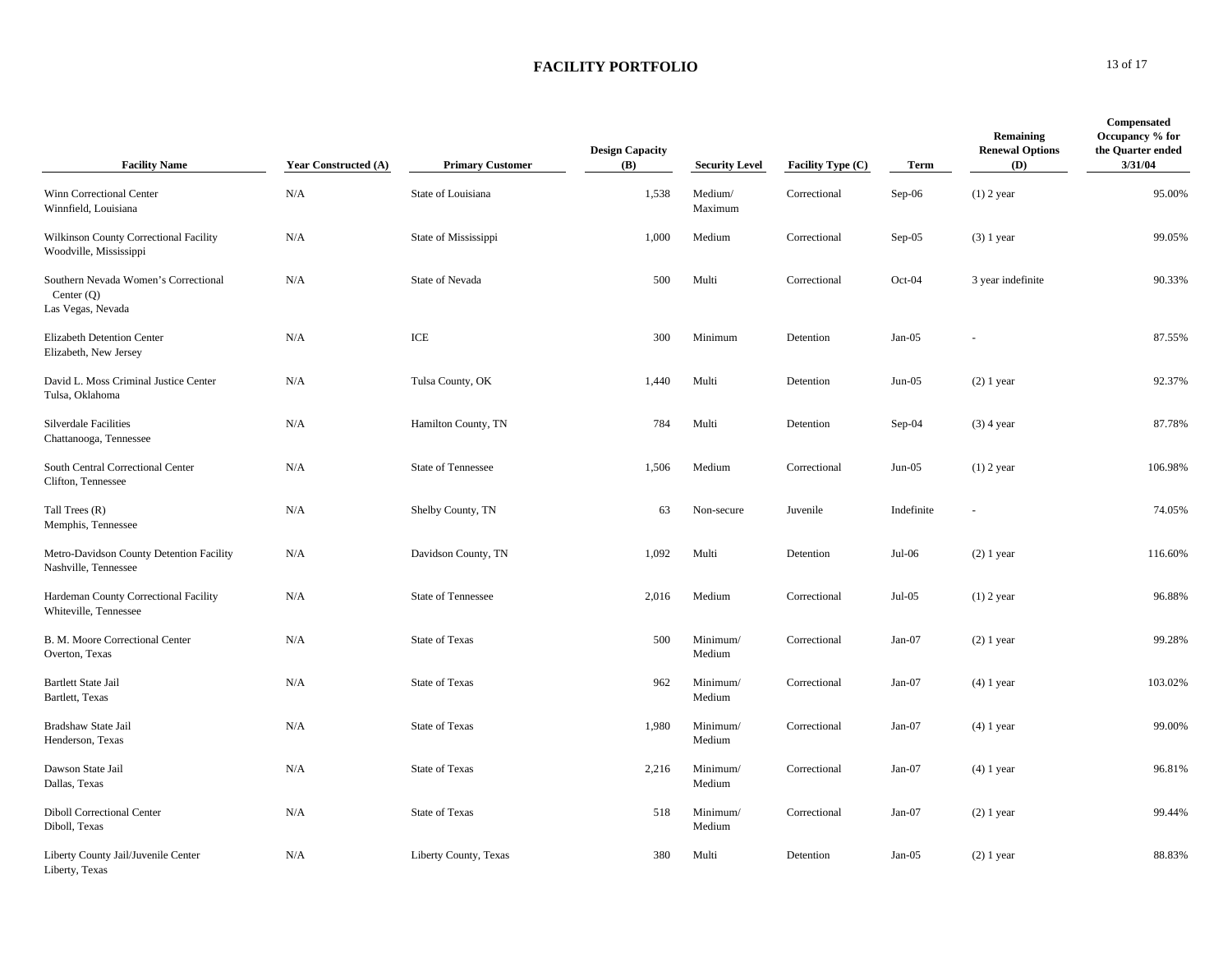#### **FACILITY PORTFOLIO** 14 of 17

| <b>Facility Name</b>                                                           | <b>Year Constructed (A)</b> | <b>Primary Customer</b>             | <b>Design Capacity</b><br><b>(B)</b> | <b>Security Level</b> | Facility Type (C) | Term     | Remaining<br><b>Renewal Options</b><br>(D) | Compensated<br>Occupancy % for<br>the Quarter ended<br>3/31/04 |
|--------------------------------------------------------------------------------|-----------------------------|-------------------------------------|--------------------------------------|-----------------------|-------------------|----------|--------------------------------------------|----------------------------------------------------------------|
| Lindsey State Jail<br>Jacksboro, Texas                                         | N/A                         | <b>State of Texas</b>               | 1,031                                | Minimum/<br>Medium    | Correctional      | $Jan-07$ | $(4)$ 1 year                               | 98.04%                                                         |
| Willacy State Jail<br>Raymondville, Texas                                      | N/A                         | <b>State of Texas</b>               | 1,069                                | Minimum/<br>Medium    | Correctional      | $Jan-07$ | $(4)$ 1 year                               | 94.97%                                                         |
| Total design capacity for Managed Only Facilities (26 Managed Only Facilities) |                             |                                     | 24,210                               |                       |                   |          |                                            |                                                                |
| <b>Total design capacity for All Facilities</b>                                |                             |                                     | 65,254                               |                       |                   |          |                                            |                                                                |
| <b>Leased Facilities:</b>                                                      |                             |                                     |                                      |                       |                   |          |                                            |                                                                |
| Leo Chesney Correctional Center<br>Live Oak, California                        | 1989                        | <b>Cornell Corrections</b>          | 240                                  | Minimum               | Owned/Leased      | $Jun-04$ | $\overline{a}$                             | N/A                                                            |
| Queensgate Correctional Facility<br>Cincinnati, Ohio                           | 1906                        | Hamilton County, OH                 | 850                                  | Medium                | Owned/Leased      | Feb-05   | $(2)$ 1 year                               | N/A                                                            |
| Community Education Partners (S)<br>Houston, Texas                             | N/A                         | <b>Community Education Partners</b> | $\sim$                               | Non-secure            | Owned/Leased      | $Jun-08$ | $(3)$ 5 year                               | N/A                                                            |

(A) The year constructed represents the initial completion of the facility's construction, as well as significant additions to the facility that occurred at a later date.

(B) Design capacity measures the number of beds, and accordingly, the number of inmates each facility is designed to accommodate. Facilities housing detainees on a short term basis may exceed the original intended design capacity for sentenced inmates due to the lower level of services required by detainees in custody for a brief period. We believe design capacity is an appropriate measure for evaluating prison operations, because the revenue generated by each facility is based on a per diem or monthly rate per inmate housed at the facility paid by the corresponding contracting governmental entity. (C) We manage numerous facilities that have more than a single function (i.e., housing both long-term sentenced adult prisoners and pre-trial detainees). The primary functional categories into which facility types are identified was determined by the relative size of prisoner populations in a particular facility on March 31, 2004. If, for example, a 1,000-bed facility housed 900 adult prisoners with sentences in excess of one year and 100 pre-trial detainees, the primary functional category to which it would be assigned would be that of correction facilities and not detention facilities. It should be understood that the primary functional category to which multi-user facilities are assigned may change from time to time.

(D) Remaining renewal options represents the number of renewals options, if applicable, and the remaining term of each option renewal.

(E) The facility is subject to a ground lease with the County of San Diego whereby the initial lease term is 18 years from the commencement of the contract, as defined. The County has the right to buy out all, or designated portions of, the premises at various times prior to the expiration of the term at a price generally equal to the cost of the premises, or the designated portion of the premises, less an allowance for the amortization over a 20-year period. Upon expiration of the lease, ownership of the facility automatically reverts to the County of San Diego.

(F) The facility is subject to a purchase option held by Huerfano County which grants Huerfano County the right to purchase the facility upon an early termination of the contract at a price generally equal to the cost of the facility plus 80% of the percentage increase in the Consumer Price Index, cumulated annually.

(G) The facility is subject to a purchase option held by the Georgia Department of Corrections, or GDOC, which grants the GDOC the right to purchase the facility for the lesser of the facility's depreciated book value or fair market value at any time during the term of the contract between us and the GDOC.

(H) The facility is subject to a purchase option held by the Tallahatchie County Correctional Authority which grants Tallahatchie County Correctional Authority the right to purchase the facility at any time during the contract at a price generally equal to the cost of the premises less an allowance for amortization over a 20-year period.

(I) On January 13, 2004, we received notice from the Alabama Department of Corrections that it would withdraw all of its inmates housed at this facility. The inmates had been housed at this facility under a temporary emergency agreement to provide the State of Alabama immediate relief to its overcrowded prison system. All inmates were removed from the facility during the first quarter of 2004. (J) The State of Montana has an option to purchase the facility at fair market value generally at any time during the term of the contract with us.

(K) On April 7, 2004 we announced that we had resumed operations at our Northeast Ohio Correctional Center. We began receiving inmates from the U.S. Marshals Service on April 6, 2004. We expect to initially manage an estimated population of 300 federal prisoners from Northeastern United States federal court districts that are experiencing a lack of detention space and/or high detention costs. (L) The facility is subject to a purchase option held by the Oklahoma Department of Corrections, or ODC, which grants the ODC the right to purchase the facility at its fair market value at any time.

(M) All of the Wisconsin inmates housed at the North Fork Correctional Facility were transferred to the Diamondback Correctional Facility in order to satisfy a contractual provision mandated by the State of Wisconsin. Upon completion of the inmate transfers, North Fork Correctional Facility was closed and will remain closed for an indefinite period of time. The Company is currently pursuing new management contracts and other opportunities to take advantage of the beds that are available at the North Fork Correctional Facility, but can provide no assurance that it will be successful in doing so.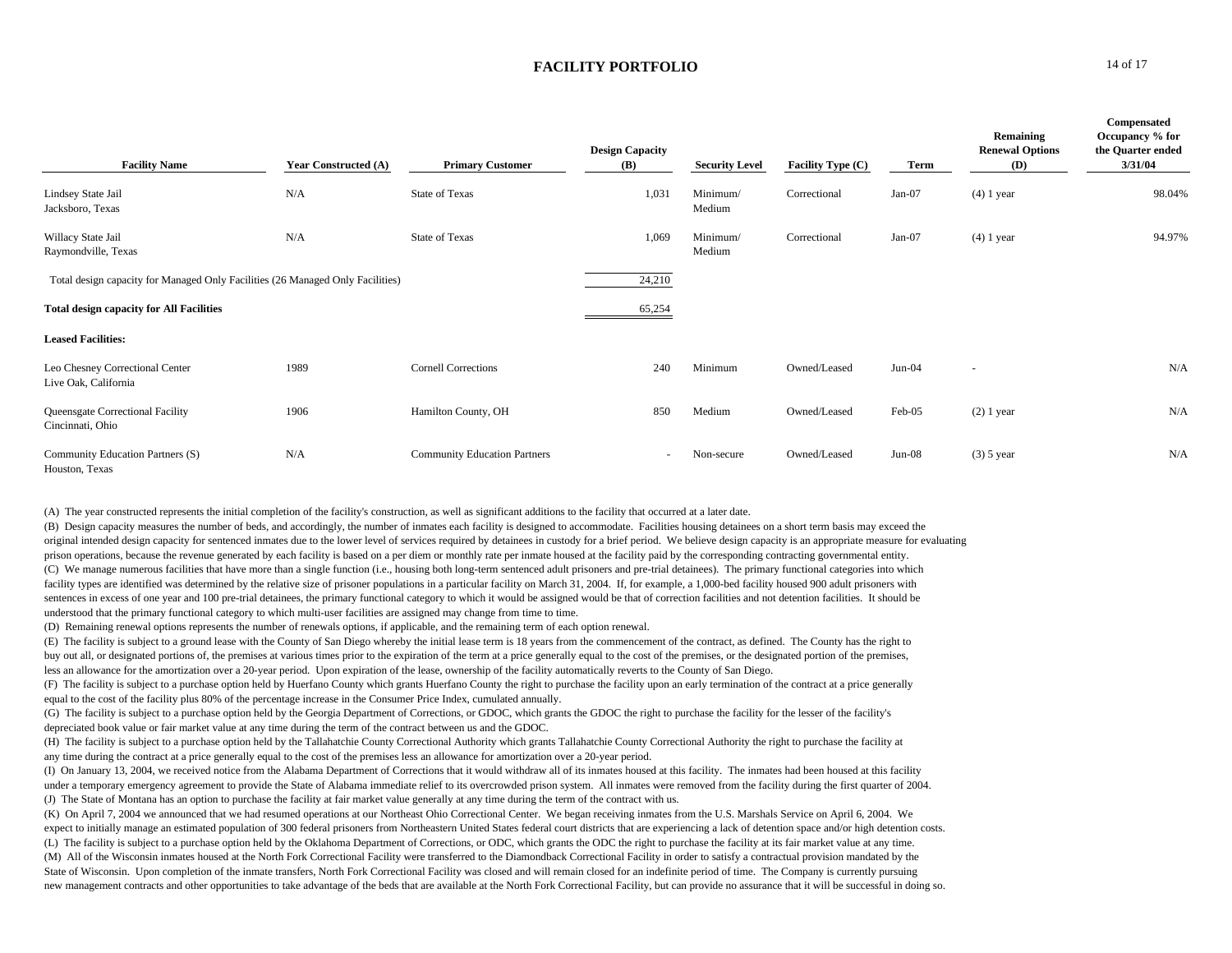## **FACILITY PORTFOLIO** 15 of 17

| <b>Facility Name</b>                                                                                                                                                                                                                                                                                                                                                                                                                                                                                                                                                                                                                                                                                                                                                                                                                                                                                                                                                                                                                                                                                                                                                                                                                                                                                                                                                                                                                                                                                                                                                                                                                                                                                         | <b>Year Constructed (A)</b> | <b>Primary Customer</b> | <b>Design Capacity</b><br>(B) | <b>Security Level</b> | Facility Type (C) | <b>Term</b> | Remaining<br><b>Renewal Options</b><br>(D) | <b>Compensated</b><br>Occupancy % for<br>the Quarter ended<br>3/31/04 |
|--------------------------------------------------------------------------------------------------------------------------------------------------------------------------------------------------------------------------------------------------------------------------------------------------------------------------------------------------------------------------------------------------------------------------------------------------------------------------------------------------------------------------------------------------------------------------------------------------------------------------------------------------------------------------------------------------------------------------------------------------------------------------------------------------------------------------------------------------------------------------------------------------------------------------------------------------------------------------------------------------------------------------------------------------------------------------------------------------------------------------------------------------------------------------------------------------------------------------------------------------------------------------------------------------------------------------------------------------------------------------------------------------------------------------------------------------------------------------------------------------------------------------------------------------------------------------------------------------------------------------------------------------------------------------------------------------------------|-----------------------------|-------------------------|-------------------------------|-----------------------|-------------------|-------------|--------------------------------------------|-----------------------------------------------------------------------|
| (N) Upon conclusion of the thirty-year lease with Shelby County, Tennessee, the facility will become the property of Shelby County. Prior to such time, if the County terminates the lease without<br>cause, or breaches the lease or the State fails to fund the contract, we may purchase the property for \$150,000. If we terminate the lease without cause, or breach the contract, we will be required to<br>purchase the property for its fair market value as agreed to by the County and us.<br>(O) The State of Tennessee has the option to purchase the facility in the event of our bankruptcy, or upon an operational breach, as defined, at a price equal to the book value, as defined.<br>(P) The District of Columbia has the right to purchase the facility at any time during the term of the contract at a price generally equal to the present value of the remaining lease payments for<br>the premises. Upon expiration of the lease, ownership of the facility automatically reverts to the District of Columbia.<br>(O) On February 20, 2004 we provided notice to the Nevada Department of Corrections that we do not intend to renew our contract to manage this facility upon expiration of the contract.<br>(R) On March 29, 2004 we provided a mandatory six-month advance notice to the State of Tennessee, Department of Children's Services that we do not intend to renew our contract to manage<br>this facility upon a brief transition period following the expiration of the contract.<br>(S) The alternative educational facility is currently configured to accommodate 900 at-risk juveniles and may be expanded to accommodate a total of 1,400 at-risk juveniles. |                             |                         |                               |                       |                   |             |                                            |                                                                       |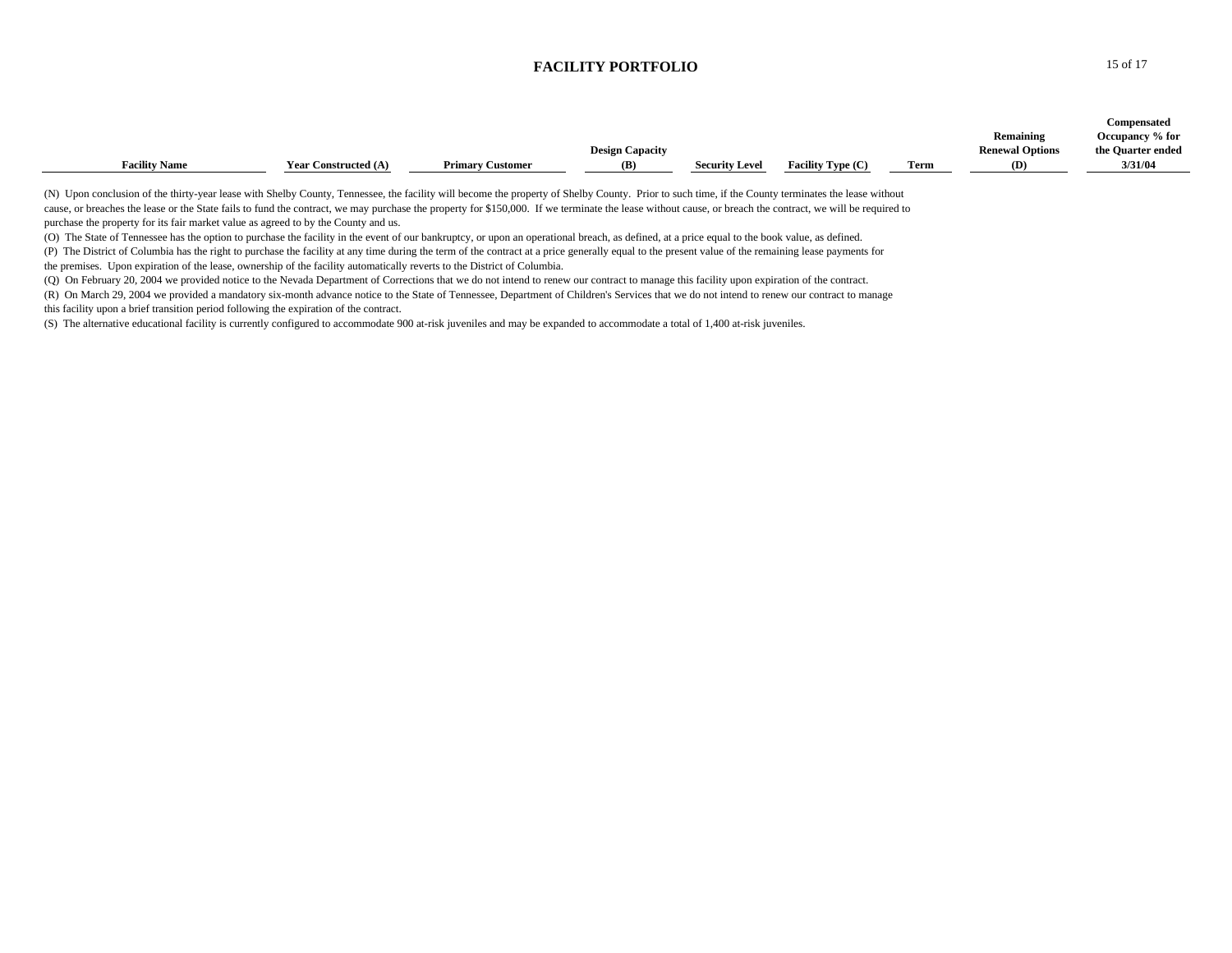### **DIVERSIFICATION OF REVENUE**

(Unaudited and amounts in thousands)

|                                                   |                             | <b>Management Revenue</b> | <b>Percent of Management Revenue</b> |  |  |
|---------------------------------------------------|-----------------------------|---------------------------|--------------------------------------|--|--|
|                                                   | <b>For the Three Months</b> |                           | <b>For the Three Months Ended</b>    |  |  |
| <b>Customer</b>                                   |                             | Ended March 31, 2004      | <b>March 31, 2004</b>                |  |  |
| <b>Bureau of Prisons</b>                          | \$                          | 42,601                    | 15.62%                               |  |  |
| <b>United States Marshals</b>                     |                             | 37,873                    | 13.89%                               |  |  |
| Texas                                             |                             | 20,959                    | 7.68%                                |  |  |
| United States Immigration and Customs Enforcement |                             | 20,934                    | 7.68%                                |  |  |
| Tennessee                                         |                             | 17,272                    | 6.33%                                |  |  |
| Colorado                                          |                             | 13,421                    | 4.92%                                |  |  |
| Georgia                                           |                             | 12,045                    | 4.42%                                |  |  |
| Florida                                           |                             | 11,150                    | 4.09%                                |  |  |
| Wisconsin                                         |                             | 7,646                     | 2.80%                                |  |  |
| Oklahoma                                          |                             | 7,283                     | 2.67%                                |  |  |
|                                                   |                             | 191,184                   | 70.10%                               |  |  |
| <b>Total Management Revenue</b>                   | \$                          | 272,736                   | 26.90%                               |  |  |